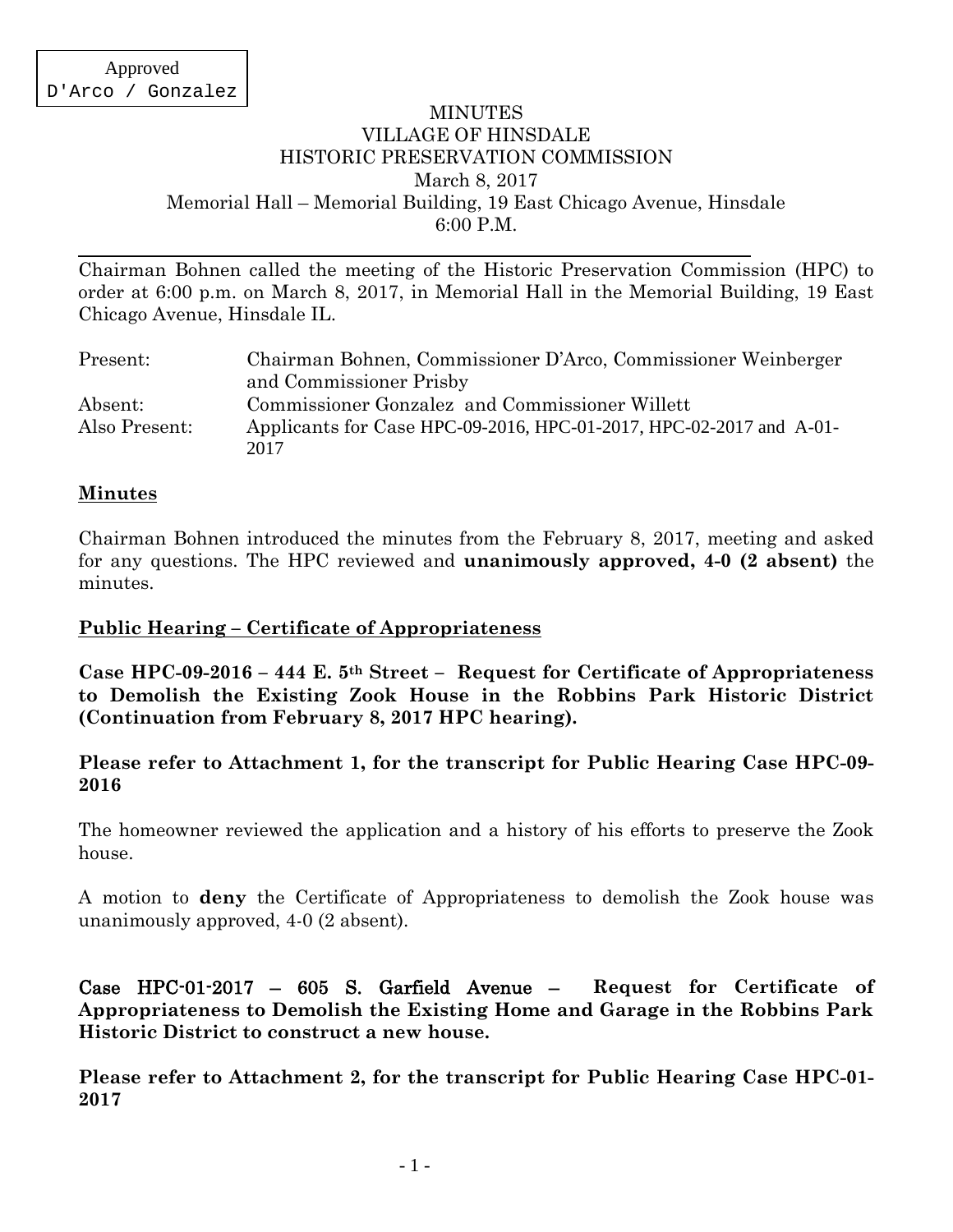The applicant presented the plan to the HPC. However, a few HPC members would like to visit the house.

A motion to **continue** the Certificate of Appropriateness was unanimously approved, 4-0 (2 absent).

# **Public Meeting – Certificate of Appropriateness**

**Case HPC-02-2017 – 20 E. Maple Street - Request for Certificate of Appropriateness to install a new ground sign for the Hinsdale Public Library at the Memorial Hall (a Local Landmark).**

Chairman Bohnen introduced the next item for the Hinsdale Public Library (Library) seeking a new ground sign and invited the applicant to review the request.

Ms. Karen Keefe, Executive Director of the Library introduced herself and let the HPC know that she is joined by two of the Library Trustees and the sign contractor (Mary Clauss) should there be any questions she can't answer. Ms. Keefe reviewed that the previously requested recommendations by the HPC have been implemented into the design and that she reviewed with the electrician that the LED lighting will meet Code, and it will project and illuminate the sign only.

Commissioner Prisby reviewed that he noticed that they spelled out "East" and "Street", but noticed a typo of the distance of the center section of the sign, when compared from the diagram viewing angle; the front view of the sign diagram is the correct view.

Ms. Karen Keefe acknowledged and the sign contractor staff, Ms. Clauss, approached the dais to review the note by Commissioner Prisby.

Commissioner Prisby also mentioned he reviewed the lights and he has no issues with any of it.

Without further discussion, Chairman Bohnen asked for a motion.

A motion to **approve** the Certificate of Appropriateness, with the condition to install the sign with the correct diagram used (front view), was unanimously approved, 4-0 (2 absent).

# **Case A-02-2017 – 29 E. 1st Street – Request for Certificate of Appropriateness to install a canopy sign in the Downtown Historic District for Levato Salon.**

Chairman Bohnen introduced the next item but acknowledged that the applicant is not here to present, but will be at the Plan Commission meeting at 7:30 PM.

Chan, Village Planner, confirmed this, and explained that he can answer any questions the HPC has in regards to the requested sign.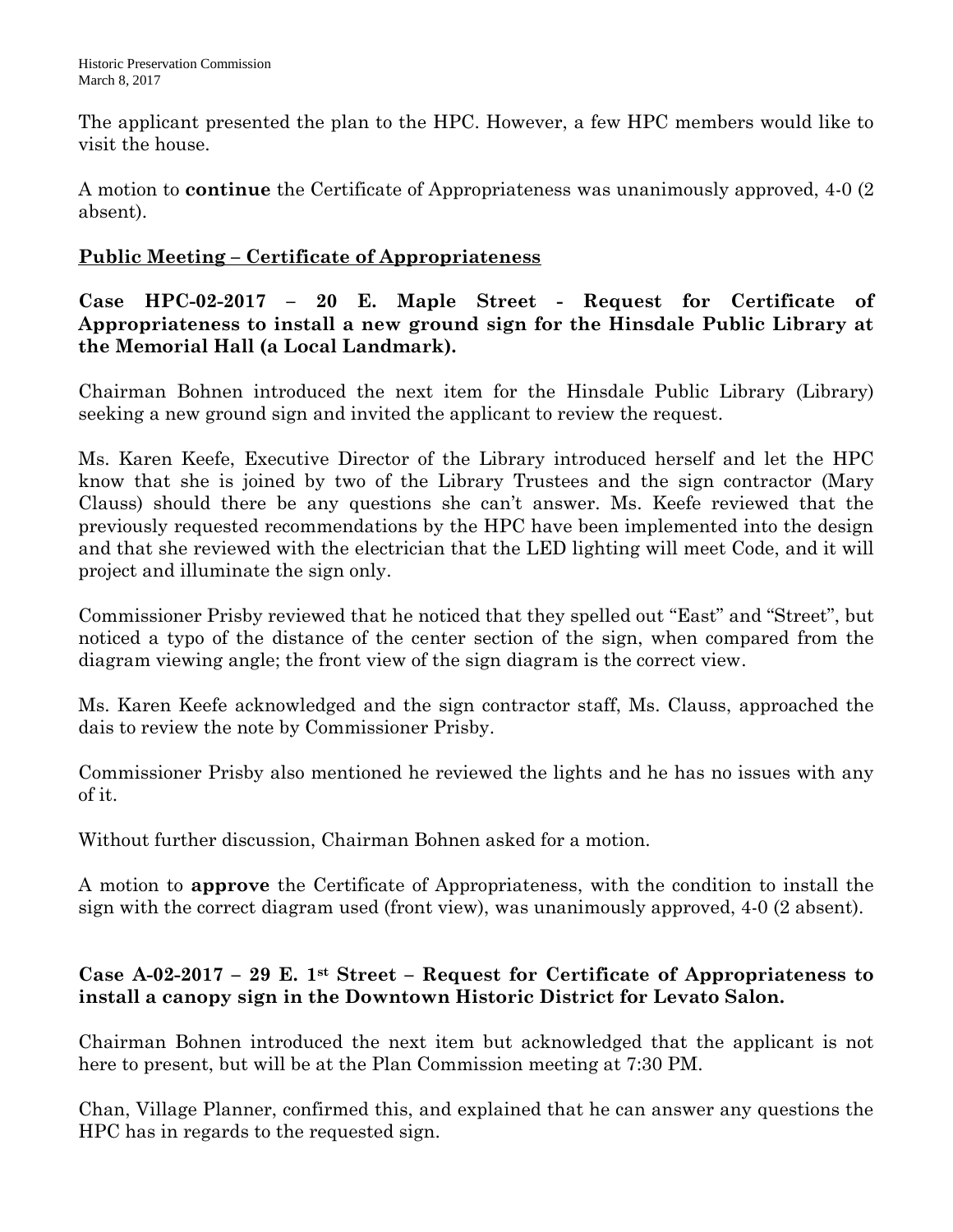Chairman Bohnen asked for clarification, if that the canopy structure already exists, and that the applicant is just requesting for the signage text.

Chan replied correct, and explained that it is a single color, white, it's non-illuminated and Code compliant.

Chairman Bohnen asked if the lights underneath the canopy are existing.

Chan replied correct.

Commissioner D'Arco asked if the location is next to the Cine Restaurant.

Chan replied correct.

Chairman Bohnen asked if the HPC has any comments.

Commissioner Prisby replied that it looks fine the way it was submitted and has no issues with it.

Commissioner Weinberger expressed concern for the outdoor seating area in the alley by Cine, and potential confusion with the signage.

Commissioner Prisby and Chan mentioned that the Levato Salon entrance is further down the alley, and the outdoor seating area occupies the entrance area.

Chairman Bohnen agreed and explained without the sign you'd never know the business entrance is in the alley.

Without further discussion, Chairman Bohnen asked for a motion.

A motion to **approve** the Certificate of Appropriateness was unanimously approved, 4-0 (2 absent).

## **Discussion Preservation Month – Tribute to R. Harold Zook, "The Man and the Legend"**

Chairman Bohnen reviewed that Public Works was presented with an award for project of the year, \$5,000,000 or less for the historical restoration and preservation for the 2016 roadway and infrastructure improvements, in particular for the work on First Street.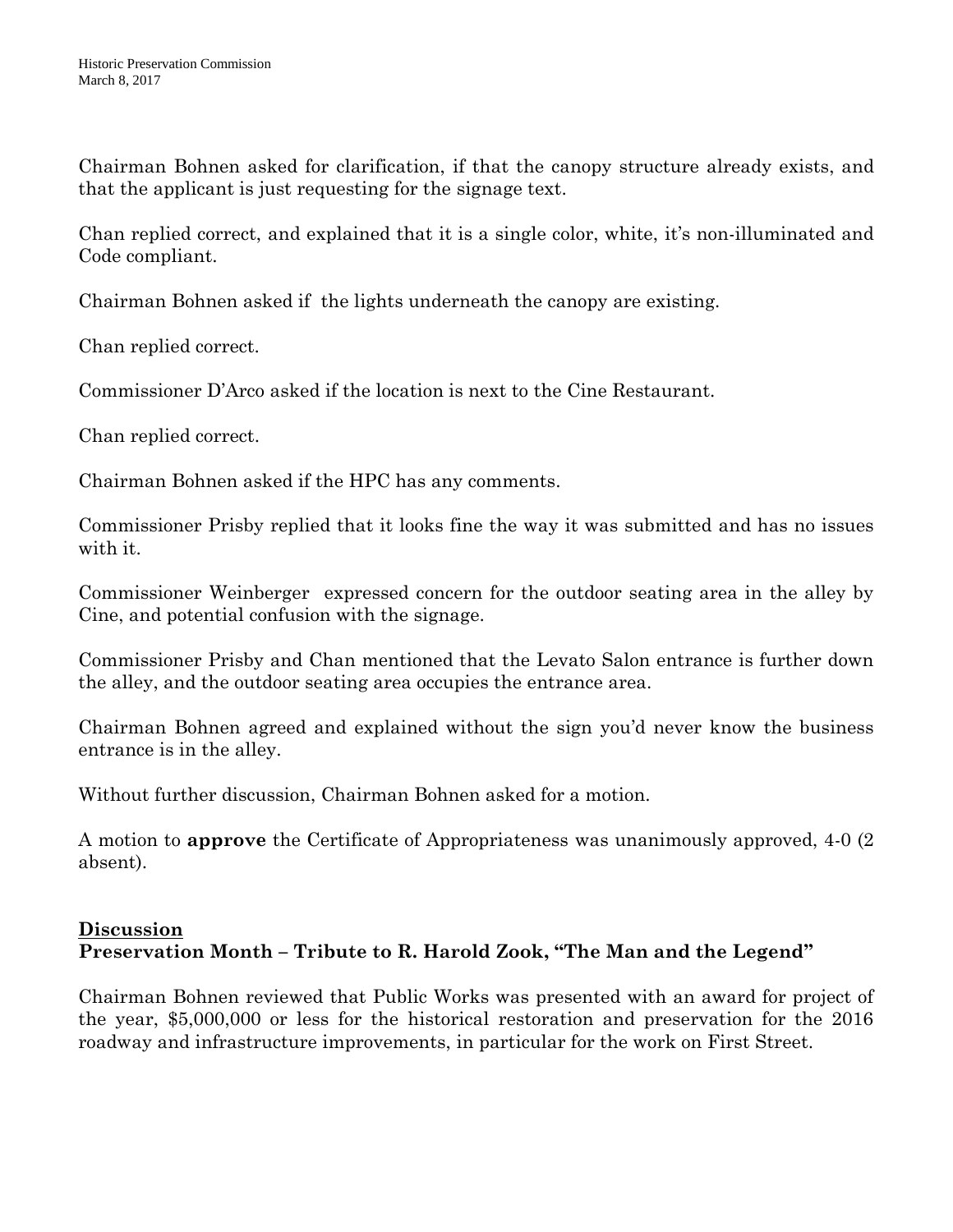Chairman Bohnen expressed that since the HPC has been so engaged with applications, it has impacted Preservation Month in May. To that end, he has requested the HPC to come up with a date so that they can meet for a special meeting to discuss ideas for Preservation Month. Chairman Bohnen reviewed that the Historical Society has a new Director and suggested the HPC discuss about working side-by-side with them; in particular, the Historical Society is working on a self-guided bike tour app that perhaps the HPC could partner up with.

Commissioner D'Arco asked if the Village has any long term plans to potentially establish an architect to be synonymous with. For example, Frank Lloyd Wright is to Oak Park she mentioned. Her suggestion/question is if Hinsdale may brand itself to Harold Zook, and to that end, have a certain level of protection for Zook homes. She used the last Zook house applicant as an example of preventing a long process.

Robb McGinnis, Community Development Director responded that he sees the two topics as two separate issues. The Board of Trustees he explained, has to review the Ordinance to see what is appropriate for the HPC to review. He believes that's a good conversation for the Board to have, to gauge their interest in protecting Zook homes in the community.

Chairman Bohnen expressed that what's been missing is the educational component in the Village. A review of the HPC, historic districts, and the accomplishments of the HPC ensued.

## **Adjournment**

Commissioner Bohnen asked for a motion to adjourn. The HPC unanimously agreed to adjourn at 7:05 PM. on March 8, 2017.

Respectfully Submitted,

*Channer* , Village Planner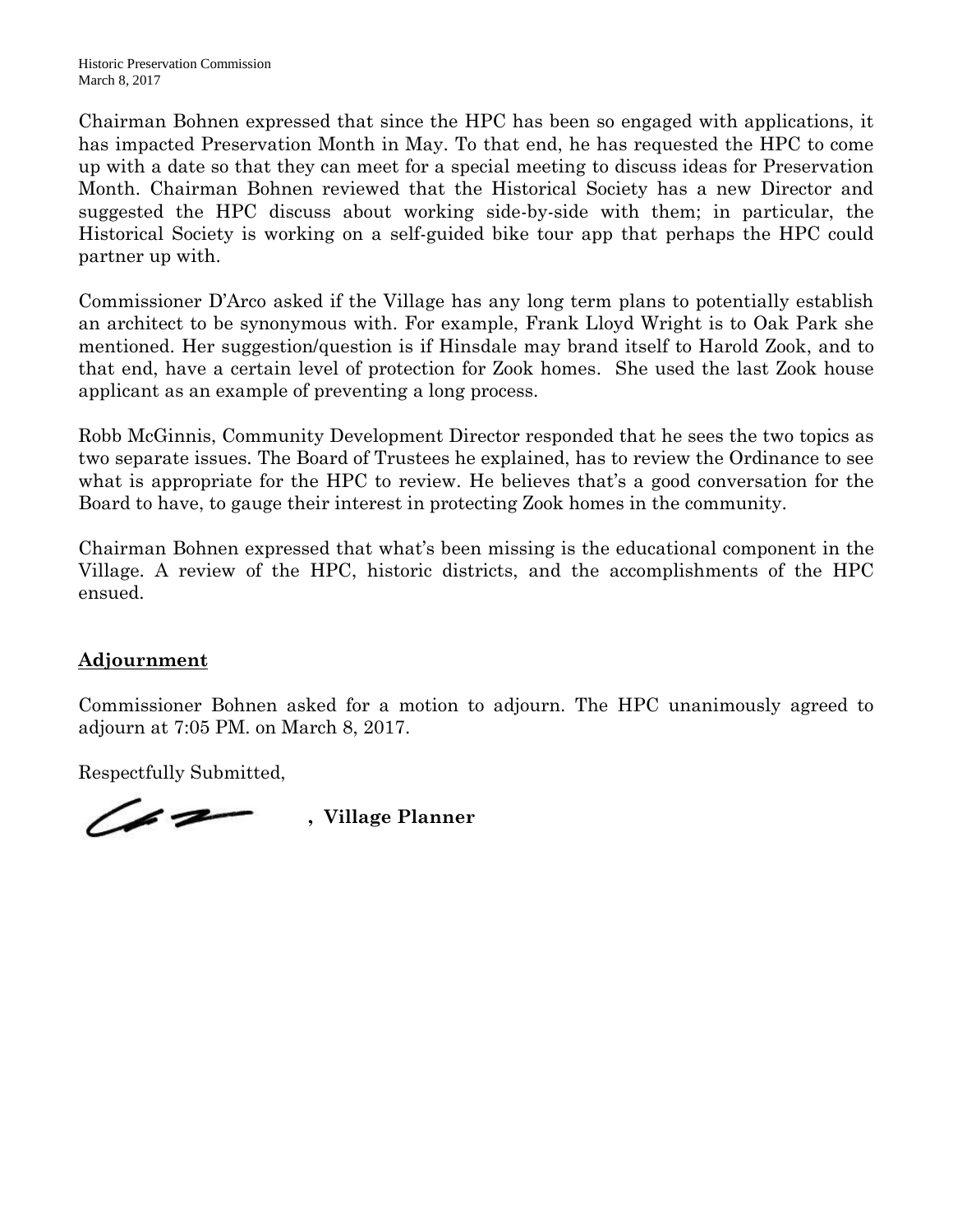STATE OF ILLINOIS ) ) ss: COUNTY OF DU PAGE )

#### BEFORE THE VILLAGE OF HINSDALE HISTORIC PRESERVATION COMMISSION

In the Matter of: (1)  $\overline{\phantom{a}}$ Case No. HPC-08-2016 ) 444 East 4th Street.

CONTINUED REPORT OF PROCEEDINGS had and

testimony taken at the Certificate of Appropriateness Public Hearing of the aboveentitled matter before the Hinsdale Historic Preservation Commission, at 19 East Chicago Avenue, Hinsdale, Illinois, on the 8th day of March 2017, at the hour of 6:00 p.m.

BOARD MEMBERS PRESENT:

MR. JOHN BOHNEN, Chairman; MS. JANICE D'ARCO, Member; MR. JIM PRISBY, Member; MS. SHANNON WEINBERGER, Member.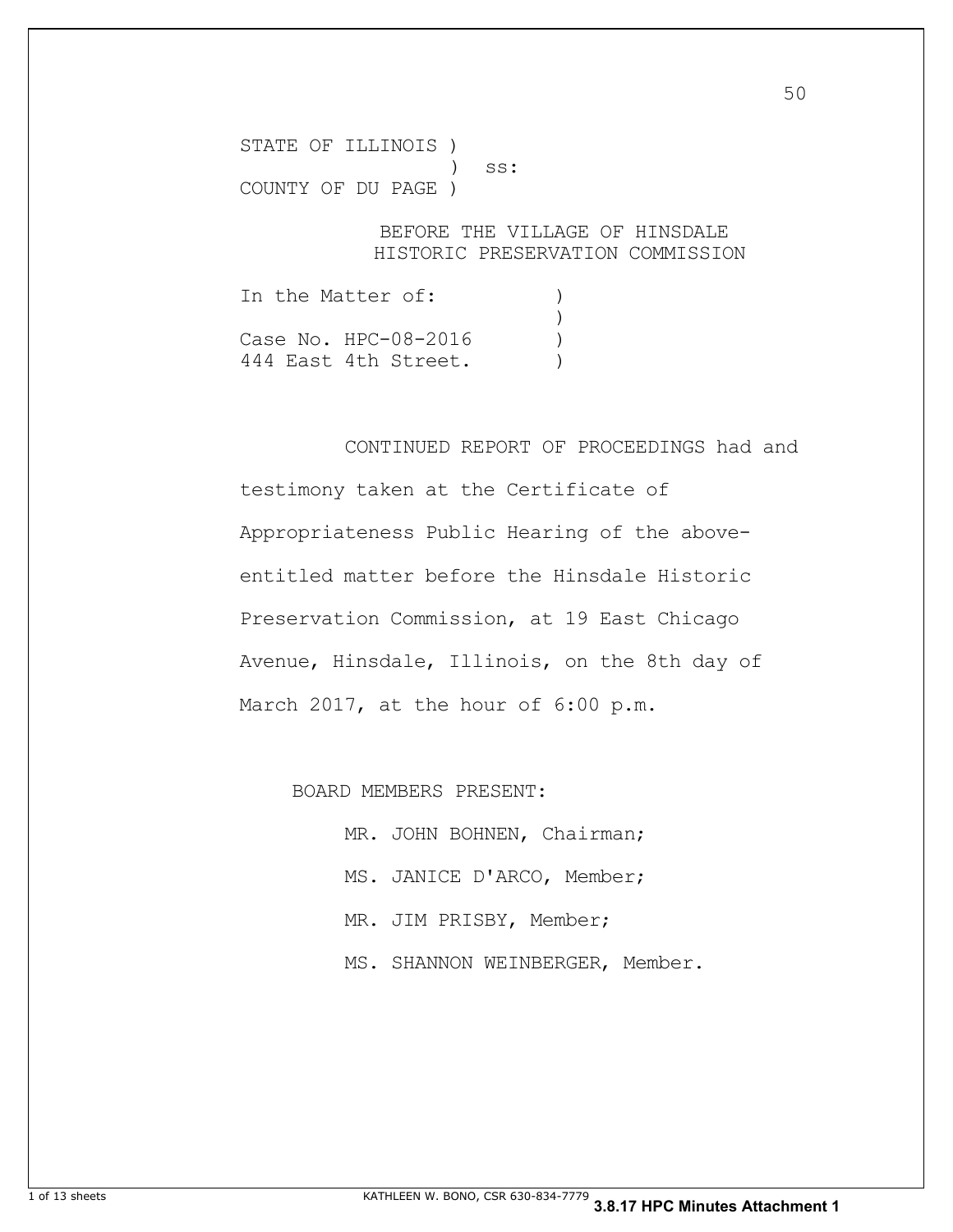|                        | 51                                                                                           |                  | 53                                               |
|------------------------|----------------------------------------------------------------------------------------------|------------------|--------------------------------------------------|
| 1                      | ALSO PRESENT:                                                                                | 1                | timeline so you can understand my efforts to     |
| 2                      | MR. ROBB McGINNIS, Director of                                                               | 2                | date. I purchased 448 East 4th Street, here, in  |
|                        | Community Development;                                                                       | 3                | July of 2008. At the same time I purchased the   |
| 3                      |                                                                                              | 4                | lot at 445 Woodside behind it right here which   |
|                        | MR. CHAN YU, Village Planner;                                                                | 5                | was available at the same time as a vacant lot   |
| 4                      | MR. MATTHEW BOUSQUETTE, Applicant.                                                           | 6                | because the seller had knocked the house down    |
| 5                      |                                                                                              | 7                | that was on that lot facing Woodside. I          |
|                        |                                                                                              | 8                | currently use that house since purchasing it as  |
| 6                      |                                                                                              | 9                | the backyard for our house on 4th Street.        |
| 7                      | CHAIRMAN BOHNEN: Motion to formally                                                          | 10<br>06:12:30PM | Unlike many homes in town at that                |
| 8                      | open the hearing?                                                                            | 11               | time what I sought to do was renovate the house  |
| 9                      | MS. D'ARCO: I motion to formally open                                                        | 12               | on 4th Street rather than knock it down. And     |
| 10<br>11               | the hearing.<br>CHAIRMAN BOHNEN: Second?                                                     | 13               | the truth is, it would have gone quicker and     |
| 12                     | MR. PRISBY: I'll second.                                                                     | 14               | been much cheaper if I had knocked it down but I |
| 13                     | CHAIRMAN BOHNEN: Aye vote.                                                                   | 15               | liked the way it looked in our neighborhood and  |
| 14                     | (All aye.)                                                                                   | 16               | in our immediate area so we went to work on      |
| 15<br>16               | (WHEREUPON, Mr. Bousquette<br>was administered the                                           | 17               | renovation.                                      |
| 17                     | oath.)                                                                                       | 18               | The renovation took much longer                  |
| 18                     | MR. BOUSQUETTE: Good evening. My name                                                        | 19               | than expected due to several unforeseen          |
| 19                     | is Matthew Bousquette. I'm a resident of                                                     | 06:12:52PM 20    | circumstances, including a contractor that       |
| 20<br>06:10:44PM<br>21 | Hinsdale. I own 444 East 4th Street, which is<br>the square here. I own 448 East 4th Street, | 21               | bankrupt himself in the middle of the project.   |
| 22                     | which is the square here. I own 445 Woodside,                                                | 22               | And you could imagine all of the subcontractors  |
|                        | 52                                                                                           |                  | 54                                               |
| 1                      | which is the square here and I own 443 East                                                  | 1                | and payments that went along with it.            |
| 2                      | Woodside, which are the two squares here. They                                               | 2                | While the house was under                        |
| 3                      | comprise 9 lots and they are about 94,000 square                                             | 3                | construction, we rented a local Hinsdale house   |
| 4                      | feet and represents about two and a quarter                                                  | 4                | which was for sale. Unfortunately for us, and    |
| 5                      | acres.                                                                                       | 5                | fortunately for the owner, the house sold and    |
| 6                      | The reason I'm here tonight is to                                                            | 6                | then it happened again. In fact, in six years    |
| 7                      | add additional context to the case that was                                                  | 7                | we had to move five times with kids that were    |
| 8                      | continued from the February meeting and is                                                   | 8                | five years old at the time. And it was a         |
| 9                      | before you for a vote tonight.                                                               | 9                | nightmare which further slowed the progress on   |
| 10<br>06:11:18PM       | I intend to just do a couple of                                                              | 10<br>06:13:26PM | the renovation of our house.                     |
| 11                     |                                                                                              |                  |                                                  |
| 12                     | things. One is to provide a timeline and                                                     | 11               | So in an effort to stop the madness              |
| 13                     | explanation of my efforts. Two, a review of my                                               | 12               | and find a permanent place to live, when 444     |
|                        | immediate neighborhood and three, a response to                                              | 13               | came up for sale, which was next door to our     |
| 14                     | some comments and questions raised last time and                                             | 14               | house, we bought it because it was a house that  |
| 15                     | then I'm going to respectfully request a vote.                                               | 15               | we knew we could live in and not have to move    |
| 16                     | I apologize in advance to the                                                                | 16               | again and it was next door to where we were      |
| 17                     | people in the audience because I only have one                                               | 17               | working so hopefully would help us get it        |
| 18                     | set of boards for the visuals. They cost me                                                  | 18               | complete. In November of 2015, we completed our  |
| 19                     | almost \$500 and I didn't want to make two sets                                              | 19               | renovation, moved into our new house and put 444 |
| 20<br>06:11:44PM       | so I'll hold them and move them around as                                                    | 20<br>06:13:54PM | East 4th Street up for rent.                     |
| 21                     | anybody would desire as we go along.                                                         | 21               | In May of 2016, we went to a great               |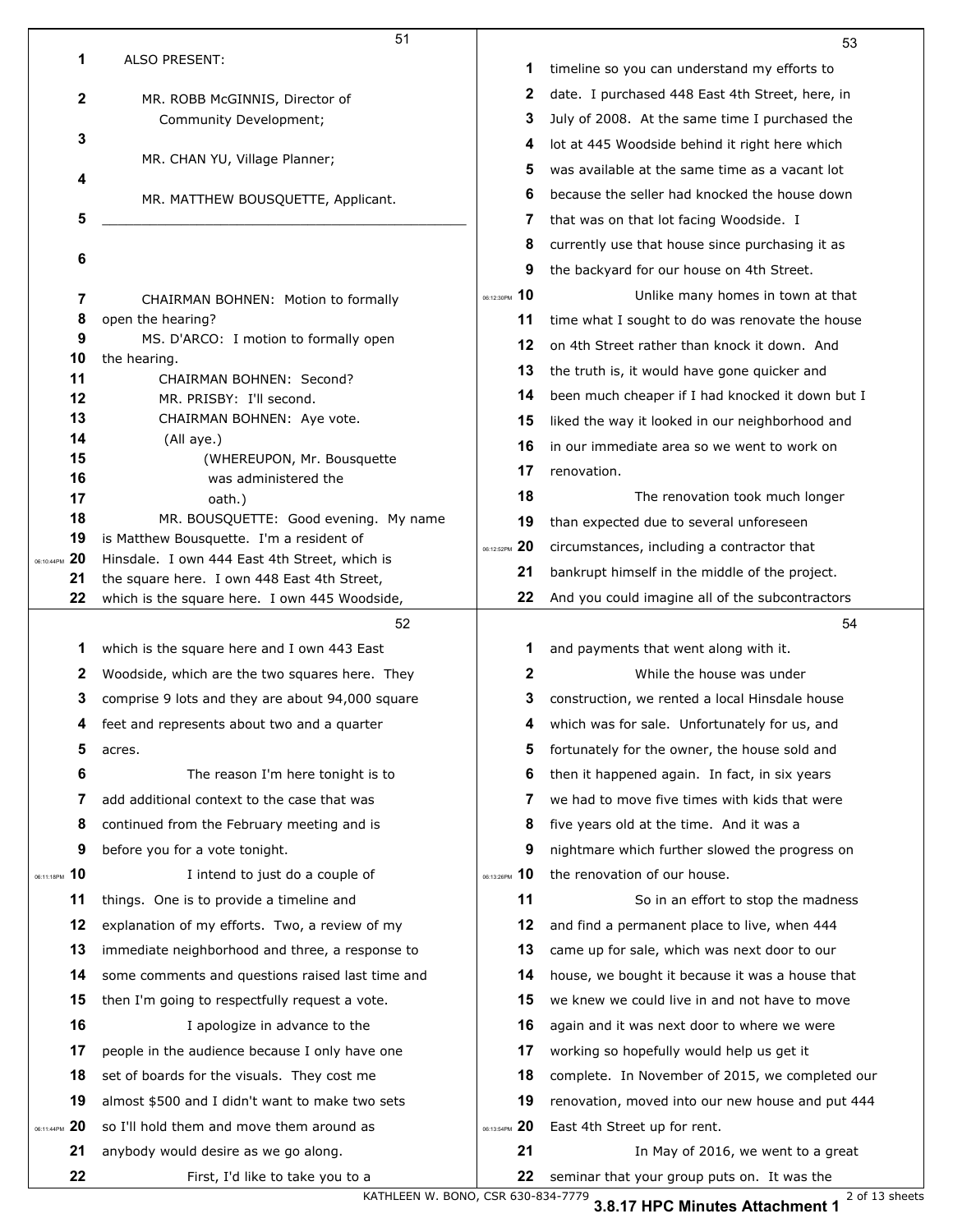|                  | 55                                               |                  | 57                                               |
|------------------|--------------------------------------------------|------------------|--------------------------------------------------|
| 1                | historic tax preservation freeze workshop. So I  | 1                | to go to.                                        |
| 2                | went last year and the public part of the        | $\mathbf{2}$     | So now I'm here in March saying I                |
| 3                | meeting I brought up the idea of repositioning   | 3                | have been through all of these meetings over 9   |
| 4                | the Zook house and was introduced to Susan       | 4                | or 10 months already and I'm here saying I spent |
| 5                | Benjamin and at the time they gave us some       | 5                | \$30,000 being bounced between meetings in the   |
| 6                | positive feedback and gave us some house movers  | 6                | village of Hinsdale over the last 90 days and    |
| 7                | that we could use and they were sort of good     | 7                | I'm here to ask to tear the house down.          |
| 8                | contacts and that's where we sort of went. So    | 8                | Because there was some confusion                 |
| 9                | that was May 2016. I think that was about        | 9                | last meeting about the neighborhoods that the    |
| 10<br>06:14:24PM | eight, nine months ago.                          | 10<br>06:16:08PM | house existed in and where we are at, I got      |
| 11               | June of 2016, we went to the board               | 11               | information from the tax assessor, hired a       |
| 12               | of trustees and asked them about splitting the   | 12               | surveyor and got information from the city to    |
| 13               | lot and repositioning the house and got          | 13               | give a layout exactly what the neighborhood      |
| 14               | generally good feedback and so I went out and    | 14               | looks like in this particular location.          |
| 15               | tried to market the house and find somebody to   | 15               | The 400 block of Woodside, this is               |
| 16               | buy it. Found somebody, got a contract to        | 16               | the block that runs from Oak Street to County    |
| 17               | purchase the Zook house and move it to the       | 17               | Line Road. It's essentially 5th street because   |
| 18               | Woodside location. I was very excited to go      | 18               | between 4th and 6th it's Woodside, so it's       |
| 19               | back in December when we could go back to the    | 19               | called Woodside, but if you could think of it as |
| 20<br>06:14:50PM | board of trustees meeting the first week of      | 06:16:38PM 20    | 5th. There are six lots on the block, two        |
| 21               | January and give them the good news and ask them | 21               | addresses on the south side, 424 Woodside,       |
| 22               | if they were still on board.                     | 22               | here's a picture of the house. It's              |
|                  | 56                                               |                  | 58                                               |
| 1                | At that point in time,                           | 1                | 4,223 square feet on 18,385 square foot lot.     |
| 2                | unfortunately I was planning on vacation with my | 2                | Next door to it is 440 Woodside, it's 4,380      |
| 3                | family over the Christmas break. And as you      | 3                | square feet on a 17,152 square foot lot.         |
| 4                | know, the Hinsdale schools went a little later   | 4                | On the north side of the street                  |
| 5                | so we went through the 9th. And so being told    | 5                | there are four addresses, 445 Woodside, it's     |
| 6                | we had to be here the first week of January,     | 6                | 5,000 square foot house on a 17,000 square foot  |
| 7                | cancelled the vacation, paid all the penalties   | 7                | lot. There's 445 Woodside, which is currently    |
| 8                | for all the airlines so I could be here the      | 8                |                                                  |
| 9                |                                                  |                  | my backyard, it's 17,100 square feet. Here's a   |
| 06:15:16PM 10    | first week of January.                           | 9                | picture of the house that was torn down that     |
| 11               | Right around the first week of                   | 06:17:26PM 10    | used to be in that backyard.                     |
|                  | January, I was told no, no, no, don't go to the  | 11               | So right now if anybody is new to                |
| 12               | board of trustees, come to this meeting in       | 12               | Woodside, they may not remember that my backyard |
| 13               | February. So I was redirected to the Historic    | 13               | essentially was a house facing Woodside which    |
| 14               | Preservation Committee in February and came      | 14               | has now been torn down, that's 445. Next door    |
| 15               | here. Came here and then between this month and  | 15               | to that is 435 Woodside, which essentially is    |
| 16               | last month I was told on the repositioning of    | 16               | these two lots that you can see on the zoning    |
| 17               | the house no, no, no, don't come here, go to the | 17               | map right now. And then finally at the end is    |
| 18               | ZBA.                                             | 18               | 425 Woodside. And 425 Woodside is a brand new    |
| 19               | So now if I'm going to reposition                | 19               | spec house, it's 8,370 square feet. They tore    |
| 20<br>06:15:38PM | the house, in February I was told I need to go   | 06:18:02PM 20    | down a Larry Booth design, 3,441 square foot     |
| 21               | to the ZBA instead of here and not the board of  | 21               | home on a 21,000 square foot lot. So that's      |

 $\mathbf{I}$ 

3 of 13 sheets KATHLEEN W. BONO, CSR 630-834-7779

**3.8.17 HPC Minutes Attachment 1**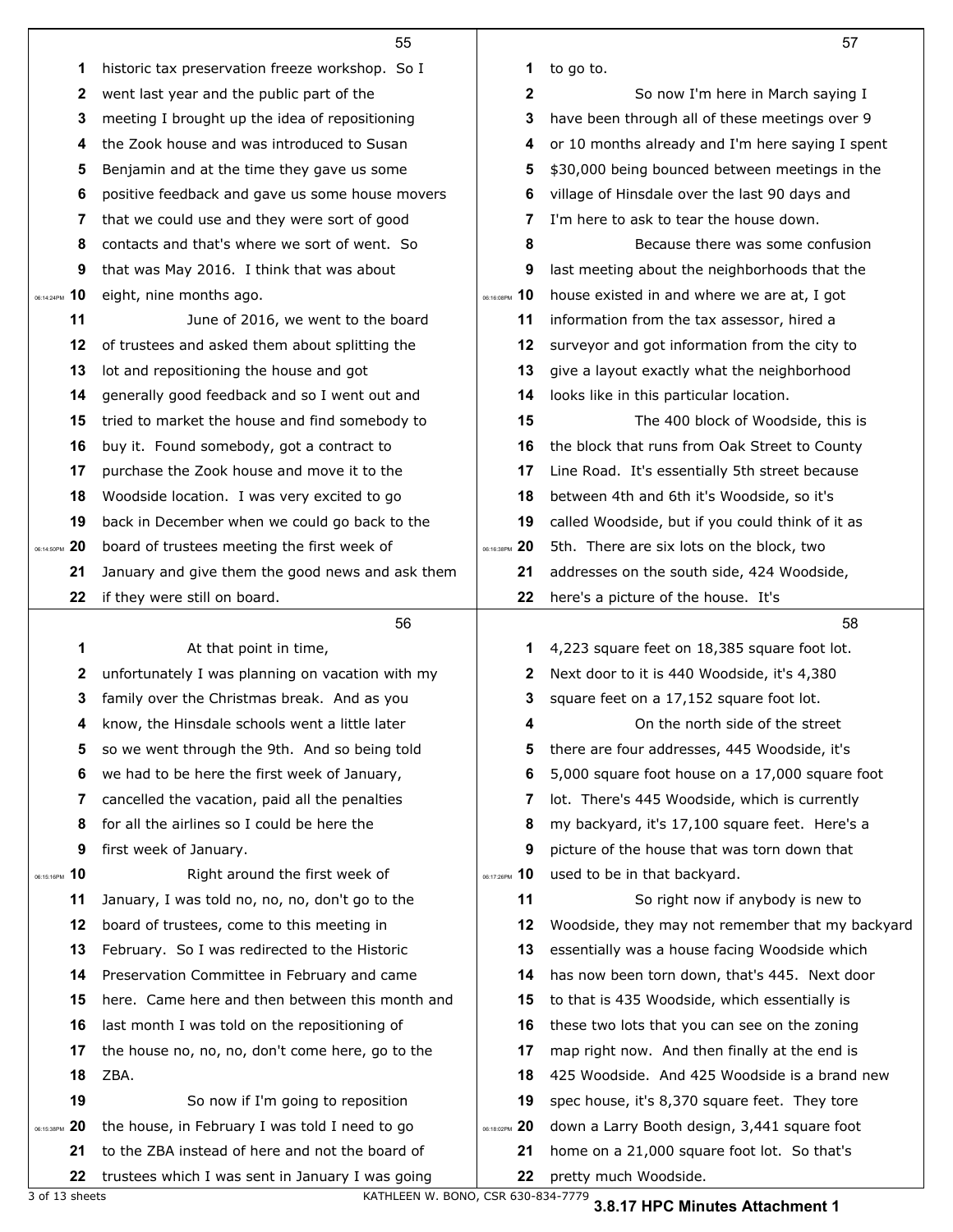|                  | 59                                               |                  | 61                                               |
|------------------|--------------------------------------------------|------------------|--------------------------------------------------|
| 1                | If you want to say what does all                 | 1                | the information and make sure that people were   |
| 2                | that mean, essentially what it says is the       | 2                | clear on how the code reads.                     |
| 3                | average lot size on Woodside excluding 435 is    | 3                | What can be built at 435 Woodside/               |
| 4                | 18,369 square feet. The average home on          | 4                | 448 East 4th Street. There's nothing in the      |
| 5                | Woodside excluding the new spec house is         | 5                | village code that prevents the dismantling of    |
| 6                | 4,538 square feet. The spec house at 8,370 is    | 6                | the existing structure of 444 East 4th Street.   |
| 7                | 84 percent larger than the average on the        | 7                | The Historic Preservation Code Section 14-5-1    |
| 8                | street, so the overall street average goes up to | 8                | says, the final decision of the commission shall |
| 9                | 5,500 square feet.                               | 9                | be advisory only. 14-5-5 says that if the        |
| 06:18:42PM 10    | The alley between 445 Woodside and               | 06:20:54PM 10    | commission issues a denial of a certificate of   |
| 11               | 435 Woodside belong to 440 East 4th Street is a  | 11               | appropriateness for a structure, building, site  |
| 12               | private driveway. 435 Woodside is the            | 12               | or area within the designated historic district, |
| 13               | combination of the underlying lots of record 18  | 13               | such a denial is merely advisory and shall not   |
| 14               | and 19, each has a separate pin and each has a   | 14               | prohibit an application from proceeding and      |
| 15               | separate tax bill. And on one of them for sure   | 15               | proceed with the proposed alteration, demolition |
| 16               | and maybe both, there has never been a           | 16               | or signs for physical modification of the        |
| 17               | structure.                                       | 17               | structure.                                       |
| 18               | The address, this address 435                    | 18               | So at the end of the day, just for               |
| 19               | Woodside, would have been 9 percent larger than  | 19               | clarity, if someone buys that lot and the        |
| 20<br>06:19:10PM | the block average and the Zook house that was at | 06:21:22PM 20    | commission votes no, they can go to the village  |
| 21               | one point in time proposed to go on that lot     | 21               | and get a demolition permit and tear the house   |
| 22               | would be 30 percent smaller than the average     | 22               | down.                                            |
|                  |                                                  |                  |                                                  |
|                  | 60                                               |                  | 62                                               |
| 1                | house on the street.                             | 1                | So the question is what could be                 |
| 2                | 4th Street. This block runs from                 | $\mathbf{2}$     | built in that location? The combined lots of     |
| 3                | Oak to County Line. There are 11 houses on this  | 3                | 435 Woodside and 448 East 4th Street are 53,000  |
|                  | block, 6 on the north, 5 on the south. You can   |                  | square feet. Working with the city and various   |
| 5                | see I can read you each address, which I'll      | 5                | other architects and professionals, you can      |
| 6                | spare you, or I could read you the square        | 6                | build approximately, don't hold me to the exact  |
| 7                | footage.                                         | 7                | square footage, approximately a 15,000 square    |
| 8                | But the bottom line is the average               | 8                | foot house in that location on Woodside. It      |
| 9                | home size on 4th Street is 5,765 square feet.    | 9                | would be larger than all of the houses on        |
| 10               | The average lot size is 23,488. The proposed     | 10<br>06:22:06PM | Woodside combined. All of the houses on          |
| 11               | lot size last time on 4th Street would have been | 11               | Woodside combined and three times larger than    |
| 12               | 28 percent larger than the average lot on the    | 12               | the average house on 4th Street. Or, for some    |
| 06:19:44PM<br>13 | street.                                          | 13               | people just so they can understand the visual,   |
| 14               | Now, if we put the two houses                    | 14               | this is a picture of 328 8th Street and here's   |
| 15               | together, you can put it all together, the       | 15               | the permit, the square footage and all the       |
| 16               | potential to build a house would be 2.25 times   | 16               | setbacks and all that. This house could be       |
| 17               | the average house on the street.                 | 17               | built on Woodside if we sold all the lots        |
| 18               | There was some question and                      | 18               | together.                                        |
| 19               | confusion last time, at least among some folks,  | 19               | In general, I think there's                      |
| 20<br>06:20:12PM | either before, during and after the meeting as   | 06:22:30PM 20    | something going on in the R-1 district that      |
| 21               | to what you could or couldn't do on this         | 21               | people don't talk about much, which is density   |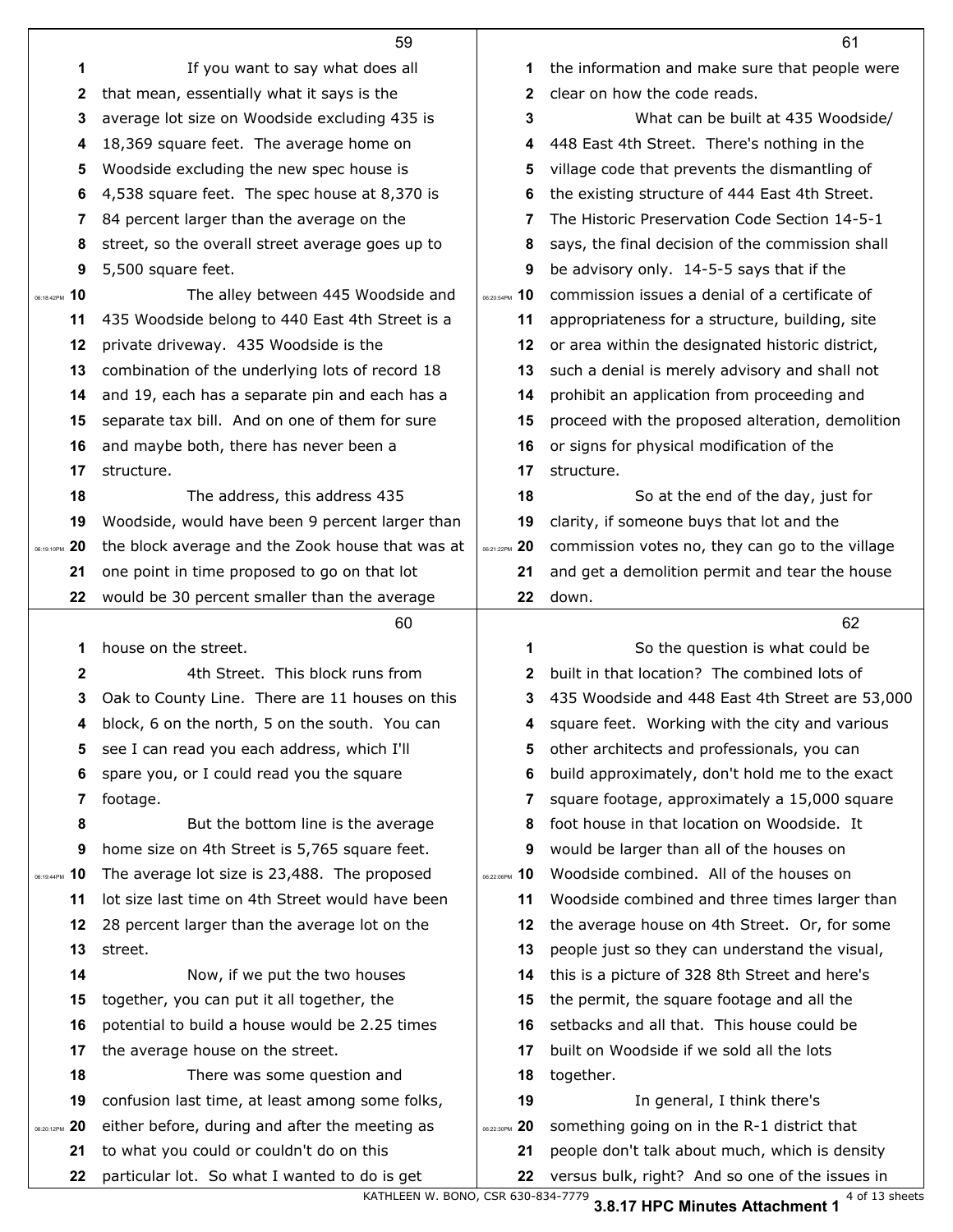|               |              | 63                                                                                              |               | 65                                                                                         |
|---------------|--------------|-------------------------------------------------------------------------------------------------|---------------|--------------------------------------------------------------------------------------------|
|               | 1            | the R-1 district is more and more houses are                                                    | 1             | offering, situated on a drop dead 100 by 338                                               |
|               | $\mathbf{2}$ | being torn down, particularly the older ones,                                                   | 2             | foot lot. Whether you choose to update or start                                            |
|               | 3            | and going up in their place are enormous houses                                                 | 3             | anew, you won't find a more desirable lot with                                             |
|               | 4            | that max the size of the lot.                                                                   | 4             | walkout potential. And what happened to that                                               |
|               | 5            | So if you want a perfect example of                                                             | 5             | house? It was demolished.                                                                  |
|               | 6            | that, I submit the house next door. The house                                                   | 6             | So then we said, well, let me keep                                                         |
|               | 7            | next door was 3,441 square feet on Woodside                                                     | 7             | looking. Perhaps we didn't find the right ones                                             |
|               | 8            | equal to about the average on the street. It                                                    | 8             | or whatever and I think the next one it was                                                |
|               | 9            | was knocked down and in its place sits an 8,370                                                 | 9             | brought up last week was 3rd Street. So 3rd                                                |
| 06:23:04PM    | 10           | square foot house on a 20,000 square foot lot.                                                  | 06:25:12PM 10 | Street, the pink house on 3rd Street where it                                              |
|               | 11           | So if we think about the size of                                                                | 11            | read, timeless historical beauty, restored and                                             |
|               | 12           | this house and we say it's a 20,000 square foot                                                 | 12            | decorated to perfection. What happened to it?                                              |
|               | 13           | lot and you go over here and we have a 53,000                                                   | 13            | It was demolished.                                                                         |
|               | 14           | square foot lot next door, what can be built                                                    | 14            | So then I said, well, maybe the                                                            |
|               | 15           | there. This can be built there. So just as we                                                   | 15            | houses that were demolished were houses that                                               |
|               | 16           | are clear on that, I just wanted to make sure                                                   | 16            | people really didn't care about and they weren't                                           |
|               | 17           | everybody understood what could be built on that                                                | 17            | really historic.                                                                           |
|               | 18           | location when the lot becomes vacant.                                                           | 18            | So I looked around to try and find                                                         |
|               | 19           | The other issue that came up was                                                                | 19            | a historic house on a large lot within three                                               |
| 06:23:34PM    | 20           | there was some question and directive to the                                                    | 06:25:36PM 20 | blocks of my house and I said, what can I find                                             |
|               | 21           | petitioner before me as well as to me that we                                                   | 21            | to look at? Do you know what I found? I found                                              |
|               | 22           | weren't trying hard enough to sell the house in                                                 | 22            | 425 East 6th Street. For anybody who doesn't                                               |
|               |              |                                                                                                 |               |                                                                                            |
|               |              | 64                                                                                              |               | 66                                                                                         |
|               | 1            | its current location, that we didn't make enough                                                | 1             | know, 425 East 6th Street is the founder of                                                |
|               | $\mathbf{2}$ | of an effort. And I think the exact quote was                                                   | 2             | Hinsdale's house, the former Biggert house.                                                |
|               | 3            | that I was disingenuous in my attempts to sell                                                  | 3             | And so what I did is I went and I                                                          |
|               | 4            | the house.                                                                                      | 4             | got the listing for that one and I couldn't                                                |
|               | 5            | So to better understand what we                                                                 | 5             | believe what that one said. It said, a one-of-                                             |
|               | 6            | were missing, we studied the older homes on the                                                 | 6             | a-kind setting to build your dream home. Prime                                             |
|               | 7            | larger lots in the immediate sub neighborhood to                                                | 7             | one plus acre with professional landscaping. So                                            |
|               | 8            | find out what was I missing? What was I doing                                                   | 8             | I was surprised that we were advertising the                                               |
|               | 9            | wrong? How could I have missed it?                                                              | 9             | founder of Hinsdale's house as lame. So maybe                                              |
| 06:24:00PM 10 |              | So what we did was we started with                                                              | 06:26:14PM 10 | that's what I missed. Now that house hasn't                                                |
|               | 11           | 425 Woodside and here it says -- this is the                                                    | 11            | been demolished. The facade is still there, I                                              |
|               | 12           | exact verbiage off of the multi-list. It says,                                                  | 12            | guess the first two rooms, and then the big                                                |
|               | 13           | 420 Woodside featuring an open floor plan, blah,                                                | 13            | large house is being built behind it. I call it                                            |
|               | 14           | blah, blah. Come and experience this one-of-a-                                                  | 14            | the Disneyesque version of the original house.                                             |
|               | 15           | kind architectural achievement. Well, the                                                       | 15            | So then when I sort of stepped back                                                        |
|               | 16           | one-of-a-kind architectural achievement was                                                     | 16            | from it all -- and by the way, to the best of my                                           |
|               | 17           | demolished and in its place sits this big house                                                 | 17            | knowledge, all of these were County Line                                                   |
|               | 18           | over here.                                                                                      | 18            | Property listings, which belongs to the chairman                                           |
|               | 19           | So then I said, well, let's find                                                                | 19            | of the commission.                                                                         |
| 06:24:36PM    | -20          | another one. So we went to 219 1st Street. If                                                   | 06:26:38PM 20 | So when I step back and say, I                                                             |
|               | 21<br>22     | you are familiar with 219 1st Street, it says,<br>come experience this prime southeast Hinsdale | 21<br>22      | found somebody to buy the house, to save the<br>house in its entirety, not the facade, not |

5 of 13 sheets KATHLEEN W. BONO, CSR 630-834-7779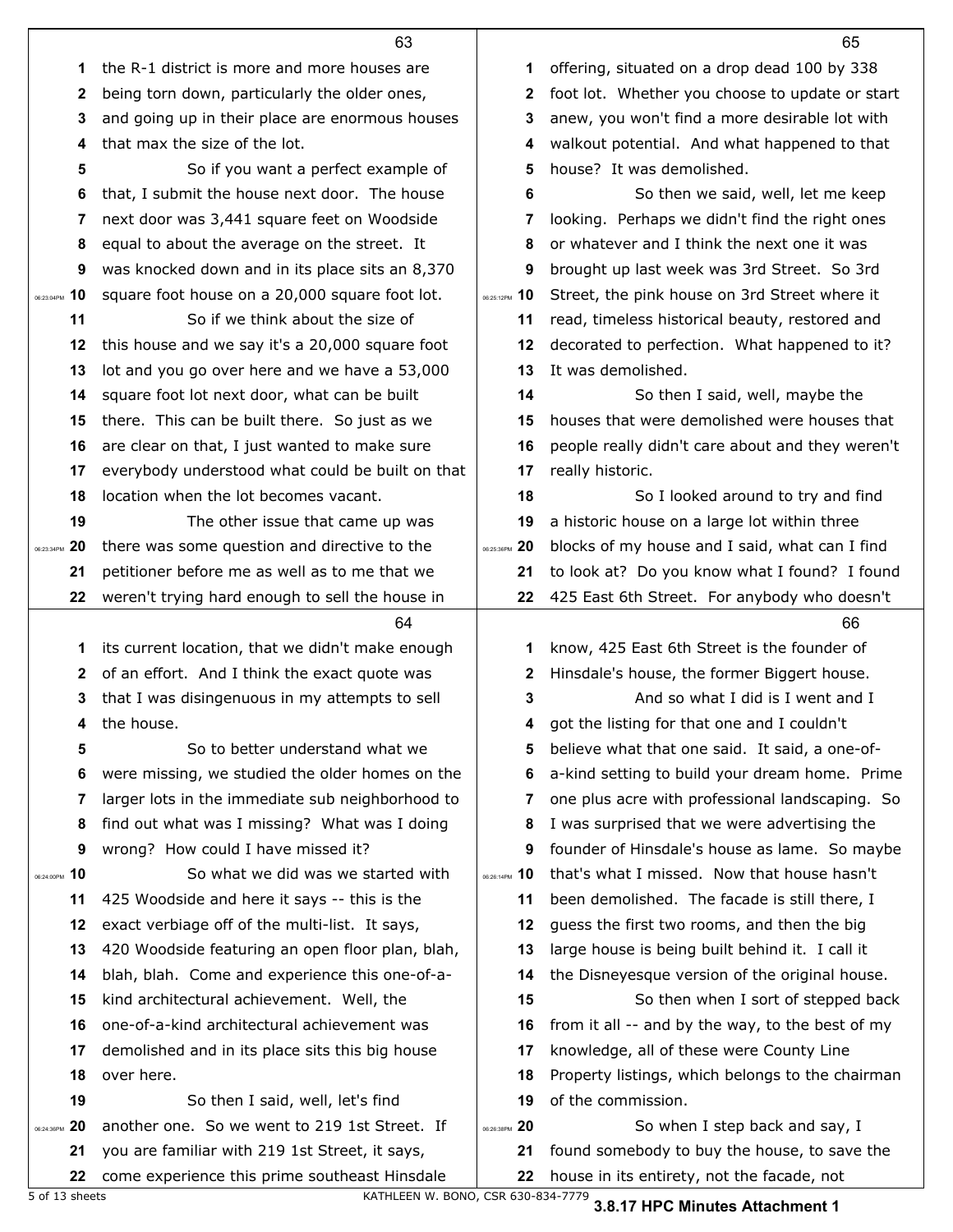|                  | 67                                               |                   | 69                                                |
|------------------|--------------------------------------------------|-------------------|---------------------------------------------------|
| 1                | little pieces or parts, and to put it on         | 1                 | And I sit before you tonight being                |
| 2                | Woodside on a lot that's larger than the         | 2                 | told -- now remember, every meeting that I was    |
| 3                | neighbors on a house that's 25 percent smaller   | 3                 | directed to this year and last year I was         |
| 4                | than everything else, on a house that's          | 4                 | redirected to a different meeting. So now         |
| 5                | 50 percent smaller than the spec house that was  | 5                 | here's a list of another seven meetings: ZBA      |
| 6                | just built on the same lot, I'm thinking I did   | 6                 | prehearing, ZBA public hearing, subdivision and   |
| 7                | pretty good in my marketing, but I don't know.   | 7                 | site plan, ZBA recommendation, board of           |
| 8                | So those are the facts on the homes              | 8                 | trustees, commission finding, board of trustees.  |
| 9                | in the neighborhood. These are all, by the way,  | 9                 | Maybe, maybe, if I'm not redirected               |
| 10<br>06:27:12PM | within four blocks of my house. So I said, you   | 06:29:00PM 10     | again, and if all of this really happens, that    |
| 11               | know, just to be somewhat positive, look, I feel | 11                | would be the series of meetings that I would      |
| $12 \,$          | like what can the industry do to save houses.    | 12                | have to go to to try to save a Zook house that    |
| 13               | And my pitch to you guys is adopt a strategy     | 13                | somebody already wants to buy and move. That      |
| 14               | beyond just say no.                              | 14                | would be at \$10,000 a month, \$40,000 more. That |
| 15               | And if I was sitting on the                      | 15                | would be \$150,000 out of my pocket to walk       |
| 16               | committee, what I would be doing is advocating   | 16                | through a very, very cumbersome city process      |
| 17               | for the homeowner with the village. Because at   | 17                | that should be unnecessary for people trying to   |
| 18               | the end of the day, besides the heartstrings of  | 18                | save Zook houses. So for me, to be honest, I      |
| 19               | isn't it beautiful, I want to save it, which     | 19                | don't have that money anymore. I'm done. I        |
| 20<br>06:27:38PM | everybody does, there's the pocketbook issues.   | 06:29:30PM 20     | invested a hundred thousand dollars already. I    |
| 21               | So, for instance, expedited permits and          | 21                | can't do this. Because I also know that the       |
| 22               | processes.                                       | 22                | likelihood of this happening like this is very    |
|                  |                                                  |                   |                                                   |
|                  | 68                                               |                   | 70                                                |
| 1                | I just showed you I started this                 | 1                 | low because every single meeting I have come to   |
| 2                | thing in May of 2016 and we are nowhere. And     | 2                 | has turned different.                             |
| 3                | I'll show you how much longer to go. How about   | 3                 | So I now have a buyer who can't buy               |
| 4                | waiving permit fees and other village charges    | 4                 | the house. Who wanted to save the house, and I    |
| 5                | for historic houses we want to keep. Or, work    | 5                 | can't burn through this. So I'm here today        |
| 6                | with the Downers Grove assessor's office to      | 6                 | because two things: One, the repositioning the    |
| 7                | value the land of big, older houses differently  | 7                 | house clearly doesn't belong in front of this     |
| 8                | if you are trying to preserve the house instead  | 8                 | committee and we know that and that's why it's    |
| 9                | of maximizing the lot size. The state tax        | 9                 | over at the ZBA but that was withdrawn. Because   |
| 10<br>06:28:06PM | credit you guys are already doing that and       | 06:30:02PM 10     | now we don't have the time. And so now I'm just   |
| 11               | that's great. And then there's the conflict of   | 11                | here to say I tried. Here's the facts. Here's     |
| 12               | interest thing which needs to be addressed at    | 12                | the information. I tried. And I have gotten --    |
| 13               | some point in time.                              | 13                | honestly, in particular, I'm disappointed from    |
| 14               | So for me here's the point, right?               | 14                | this particular committee because you guys        |
| 15               | So for me the well has run dry. As I said in     | 15                | really could have helped. So I wanted all this    |
| 16               | the last meeting for the people who are new to   | 16                | to be out here because later if somebody says     |
| 17               | this meeting, between my mortgage, my taxes and  | 17                | why did you do it, or what happened, it's all     |
| 18               | my insurance, it costs \$10,000 a month to       | 18                | here for somebody to see.                         |
| 19               | maintain this house. So I have burned up         | 19                | By the way, I think I tried harder                |
| 20<br>06:28:32PM | \$90,000 between June of last year after the     | -20<br>06:30:30PM | and better than most of these other houses in     |
| 21               | board of trustees meeting and March of this      | 21                | town to preserve the house in its entirety. So    |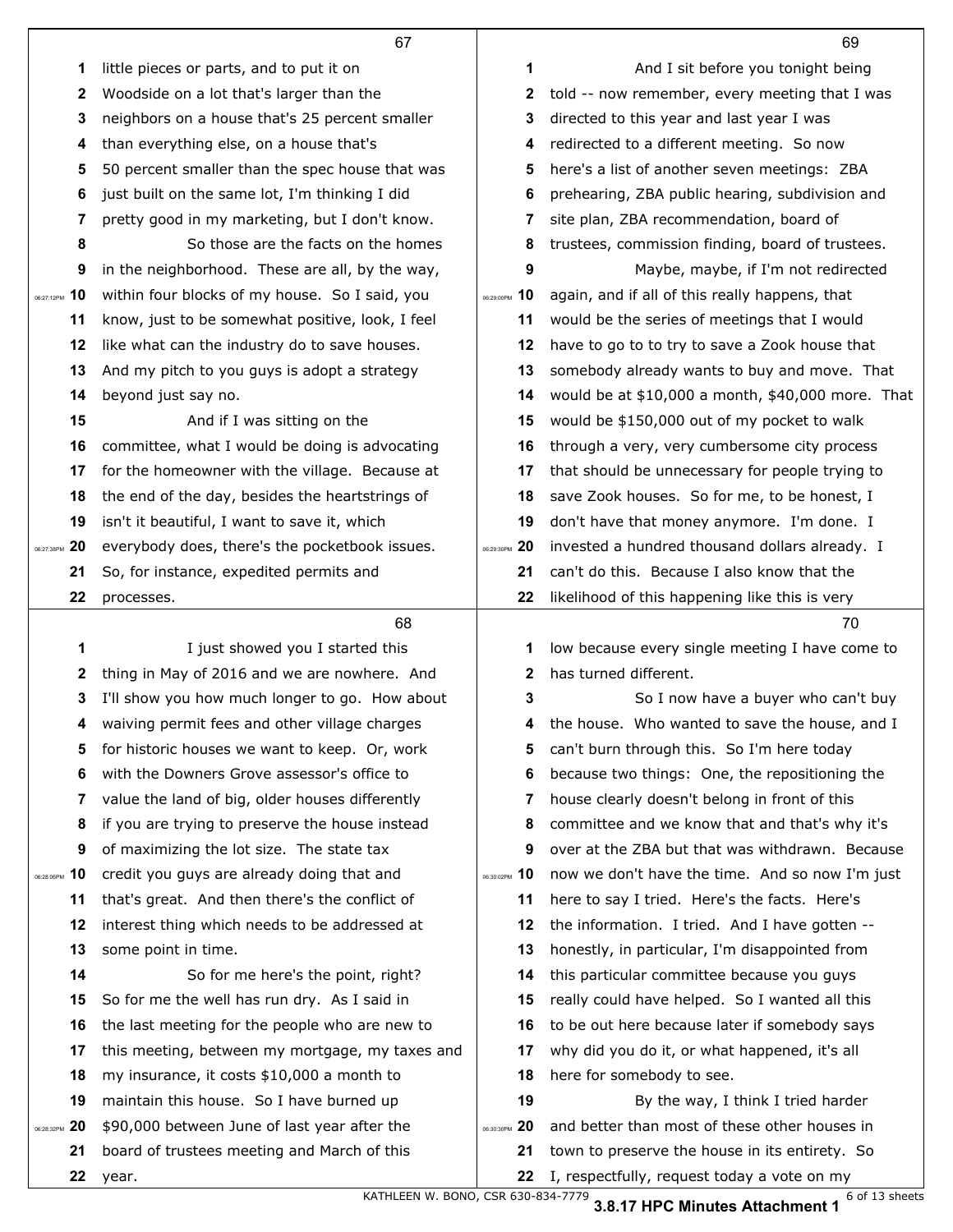|                  | 71                                               |                  | 73                                               |
|------------------|--------------------------------------------------|------------------|--------------------------------------------------|
| 1                | petition HPC-09-2016 to dismantle the house at   | 1                | me, but I also am here speaking for myself,      |
| 2                | 444/435 Woodside/4th Street. Thank you.          | 2                | including my close neighbors. Mr. Harrison is    |
| 3                | CHAIRMAN BOHNEN: Are there any further           | 3                | here with me. The Benson family, the Harrison    |
| 4                | comments that anybody would like to make on this | 4                | family, the Riggee family and our family are     |
| 5                | matter? Yes. Please come up to the microphone.   | 5                | totally against A, tearing this house down or    |
| 6                | You will be sworn.                               | 6                | splitting this lot. There's just too much        |
| 7                | (WHEREUPON, Ms. Brickman                         | 7                | congestion in the area and I do agree this house |
| 8                | was administered the                             | 8                | on Woodside that he's speaking of is too big.    |
| 9                | oath.)                                           | 9                | I don't know how we get these                    |
| 10<br>06:31:20PM | MS, BRICKMAN: Donna Brickman, I live             | 06:33:32PM 10    | things in control, but a lot of things are being |
| 11               | at 439 East 6th Street, a 1938 Zook house. Our   | 11               | built out of scale. I do agree that the Biggert  |
| 12               | house was renovated in the early 1990s and I     | 12               | house is bigger than it should be. That          |
| 13               | think if it hadn't been renovated, we would be   | 13               | renovation kind of has taken on a life of its    |
| 14               | in the same situation with our house.            | 14               | own. I don't know what rules or laws we need to  |
| 15               | Obviously, I'm in favor of saving                | 15               | put into place or who we need to speak to, but   |
| 16               | any Zook house. I think there's a lot of houses  | 16               | we need to get a handle on that.                 |
| 17               | in Hinsdale that are older houses have been torn | 17               | So I'm just saying I don't feel                  |
| 18               | down unnecessarily. Obviously it's a lot of      | 18               | like it's been for sale long enough. I don't     |
| 19               | work to save them. But I do feel strongly that   | 19               | think it's been listed. I don't think people     |
| 20<br>06:32:00PM | you can find an owner. I feel like even in your  | 20<br>06:33:56PM | have had a chance to see pictures of it in the   |
| 21               | presentation, it's only been for sale for, I     | 21               | paper. Has it been marketed? I just think if     |
| 22               | don't know, there was a for rent sign, so nine   | 22               | we could give it some more time. I think it's a  |
|                  | 72                                               |                  | 74                                               |
| 1                | months it's been for sale, maybe. So I'm just    | 1                |                                                  |
|                  |                                                  |                  | gorgeous house and a gorgeous lot. If I didn't   |
| 2                | saying it takes the right person.                | 2                | have our house, I told my husband I would buy it |
| 3                | I made two phone calls, one to an                | 3                | in a heartbeat. So if I wasn't so invested in    |
|                  | architect, one to someone who remodels houses    |                  | our house, I would definitely purchase it.       |
| 5                | and they were both confused as to was the whole  | 5                | So I'm just saying I hope you can                |
| 6                | lot for sale, was it being split. It seemed      | 6                | save this house and I know if I went around town |
| 7                | very confusing to the people and so they were    | 7                | and asked other Zook owners, I would get, you    |
| 8                | kind of almost shoo-shooed away from it like you | 8                | know, obviously many names and people who care   |
| 9                | don't want to get into this.                     | 9                | about saving a Zook house for Hinsdale.          |
| 10<br>06:32:32PM | So I'm just concerned. I feel like               | 06:34:32PM 10    | CHAIRMAN BOHNEN: Thank you very much.            |
| 11               | we could find somebody. Obviously I bought our   | 11               | Anybody else have any comments?                  |
| 12               | house. These houses don't last unless they are   | 12               | (No response.)                                   |
| 13               | renovated. Big houses aren't selling and if      | 13               | Any discussion among the                         |
| 14               | they aren't new and up-to-date, it's a hard      | 14               | commissioners?                                   |
| 15               | sell. If someone came along, it's a gorgeous     | 15               | Can I have a motion? The applicant               |
| 16               | lot; it's a big house, and just bumped out the   | 16               | is requesting an approval for a certificate of   |
| 17               | back, make it modernized, I think it's totally   | 17               | appropriateness to demolish the home at 444 East |
| 18               | saleable to somebody.                            | 18               | 4th Street.                                      |
| 19               | I mean, whether you sell it to                   | 19               | Can I have a motion, please?                     |
| 20<br>06:33:00PM | somebody who renovates it and then flips it to   | 06:34:56PM 20    | MS. WEINBERGER: So moved.                        |
| 21               | somebody, I don't know. I have the same          | 21               | CHAIRMAN BOHNEN: You need to state               |

7 of 13 sheets KATHLEEN W. BONO, CSR 630-834-7779

**3.8.17 HPC Minutes Attachment 1**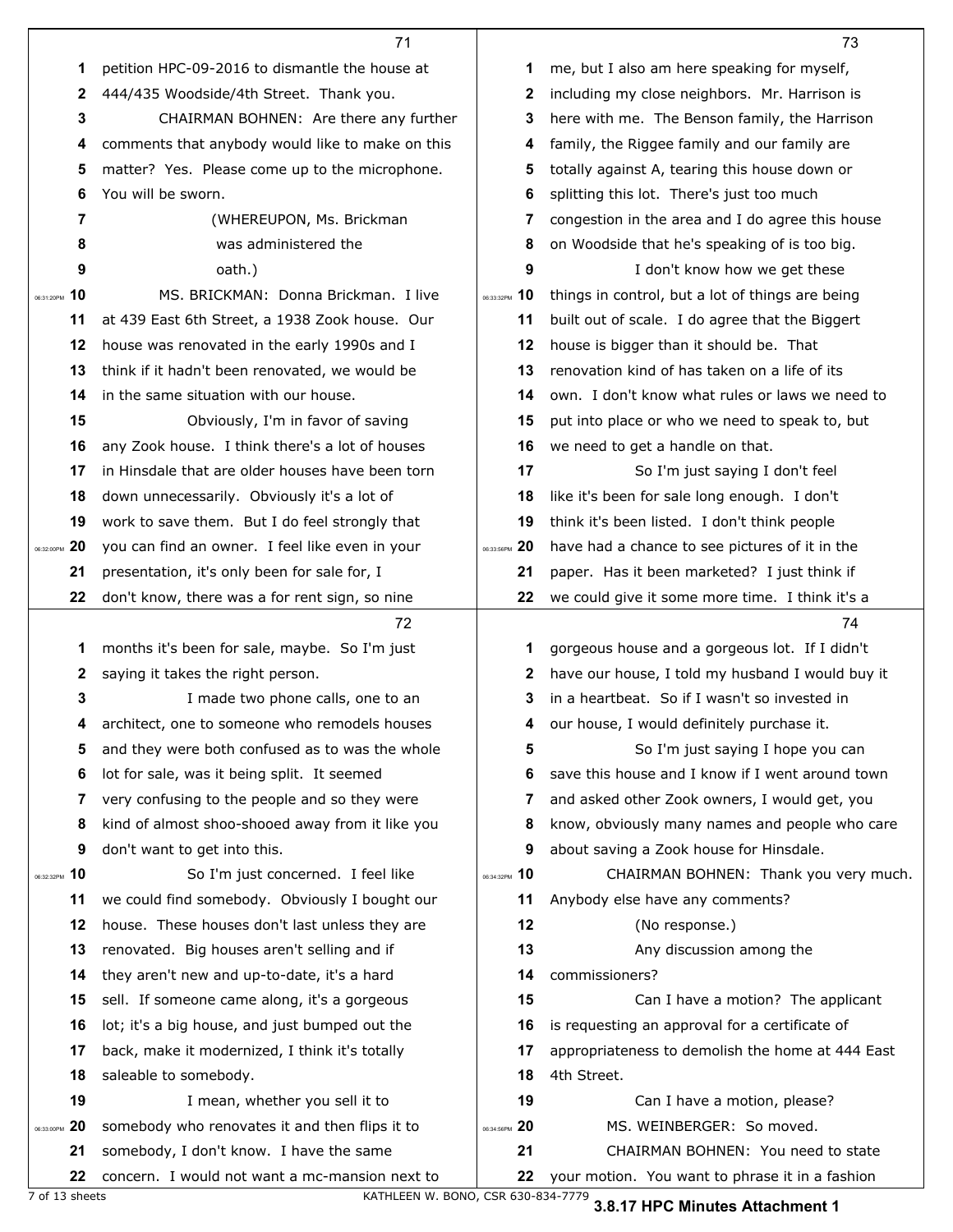|                   | 75                                               |          | 77                                                                                            |
|-------------------|--------------------------------------------------|----------|-----------------------------------------------------------------------------------------------|
| 1                 | that will accept a vote. He is asking us for     | 1.       | STATE OF ILLINOIS)                                                                            |
| 2                 | approval for a certificate of appropriateness to |          | ) SS:                                                                                         |
| 3                 | demolish the home.                               | 2        | COUNTY OF DU PAGE )                                                                           |
| 4                 | MS. WEINBERGER: So I move to approve             | 3        | I, KATHLEEN W. BONO, Certified                                                                |
| 5                 | to $-$                                           | 4        | Shorthand Reporter, Notary Public in and for the                                              |
| 6                 | MS. D'ARCO: I'll make a motion to --             | 5        | County DuPage, State of Illinois, do hereby                                                   |
| 7                 | well, those in favor of approving the            | 6        | certify that previous to the commencement of the                                              |
|                   | demolition.                                      | 7        | examination and testimony of the various                                                      |
| 8                 |                                                  | 8        | witnesses herein, they were duly sworn by me to                                               |
| 9                 | CHAIRMAN BOHNEN: You have to make a              | 9        | testify the truth in relation to the matters                                                  |
| 10<br>06:35:38PM  | motion.                                          | 10       | pertaining hereto; that the testimony given by                                                |
| 11                | MS. D'ARCO: I make a motion to approve           | 11       | said witnesses was reduced to writing by means                                                |
| 12                | the demolition of 444 East 4th Street.           | 12<br>13 | of shorthand and thereafter transcribed into<br>typewritten form; and that the foregoing is a |
| 13                | CHAIRMAN BOHNEN: Do we have a second             | 14       | true, correct and complete transcript of my                                                   |
| 14                | for that?                                        | 15       | shorthand notes so taken aforesaid.                                                           |
| 15                | MR. PRISBY: I'll second that.                    | 16       | IN TESTIMONY WHEREOF I have                                                                   |
| 16                | CHAIRMAN BOHNEN: A motion has been               | 17       | hereunto set my hand and affixed my notarial                                                  |
| 17                | made to approve a certificate of appropriateness | 18       | seal this 16th day of March, A.D. 2017.                                                       |
| 18                | to demolish the home at 444 East 4th Street.     | 19       |                                                                                               |
| 19                | Roll call vote, please?                          | 20       |                                                                                               |
| 20<br>06:36:02PM  | Shannon?                                         |          | KATHLEEN W. BONO,                                                                             |
| 21                | MS. D'ARCO: Can we step back? I made             | 21       | C.S.R. No. 84-1423,<br>Notary Public, DuPage County                                           |
|                   |                                                  |          |                                                                                               |
| 22                | the motion, not necessarily that was my vote.    | 22       |                                                                                               |
|                   | 76                                               |          |                                                                                               |
| 1                 | MR. YU: That's fine.                             |          |                                                                                               |
| 2                 | CHAIRMAN BOHNEN: The motion has been             |          |                                                                                               |
| 3                 |                                                  |          |                                                                                               |
| 4                 | made to approve the certificate of               |          |                                                                                               |
|                   | appropriateness to demolish the home.            |          |                                                                                               |
| 5                 | MR. PRISBY: To allow him to demo.                |          |                                                                                               |
| 6                 | CHAIRMAN BOHNEN: To allow him to demo.           |          |                                                                                               |
| 7                 | So a roll call vote, please.                     |          |                                                                                               |
| 8                 | Jim?                                             |          |                                                                                               |
| 9                 | MR. PRISBY: Nay.                                 |          |                                                                                               |
| 10                | CHAIRMAN BOHNEN: Janice?                         |          |                                                                                               |
| 11                | MS. D'ARCO: Nay.                                 |          |                                                                                               |
| $12 \overline{ }$ | CHAIRMAN BOHNEN: Shannon?                        |          |                                                                                               |
| 13                | MS. WEINBERGER: Nay.                             |          |                                                                                               |
| 14                | CHAIRMAN BOHNEN: And I vote no.                  |          |                                                                                               |
| 15                | The motion is unanimous. The                     |          |                                                                                               |
| 16                | certificate is denied. Thank you.                |          |                                                                                               |
| 17                | (WHICH, were all of the                          |          |                                                                                               |
| 18                | proceedings had, evidence                        |          |                                                                                               |
| 19                | offered or received in the                       |          |                                                                                               |
| 20                | above entitled cause.)                           |          |                                                                                               |
| 21                |                                                  |          |                                                                                               |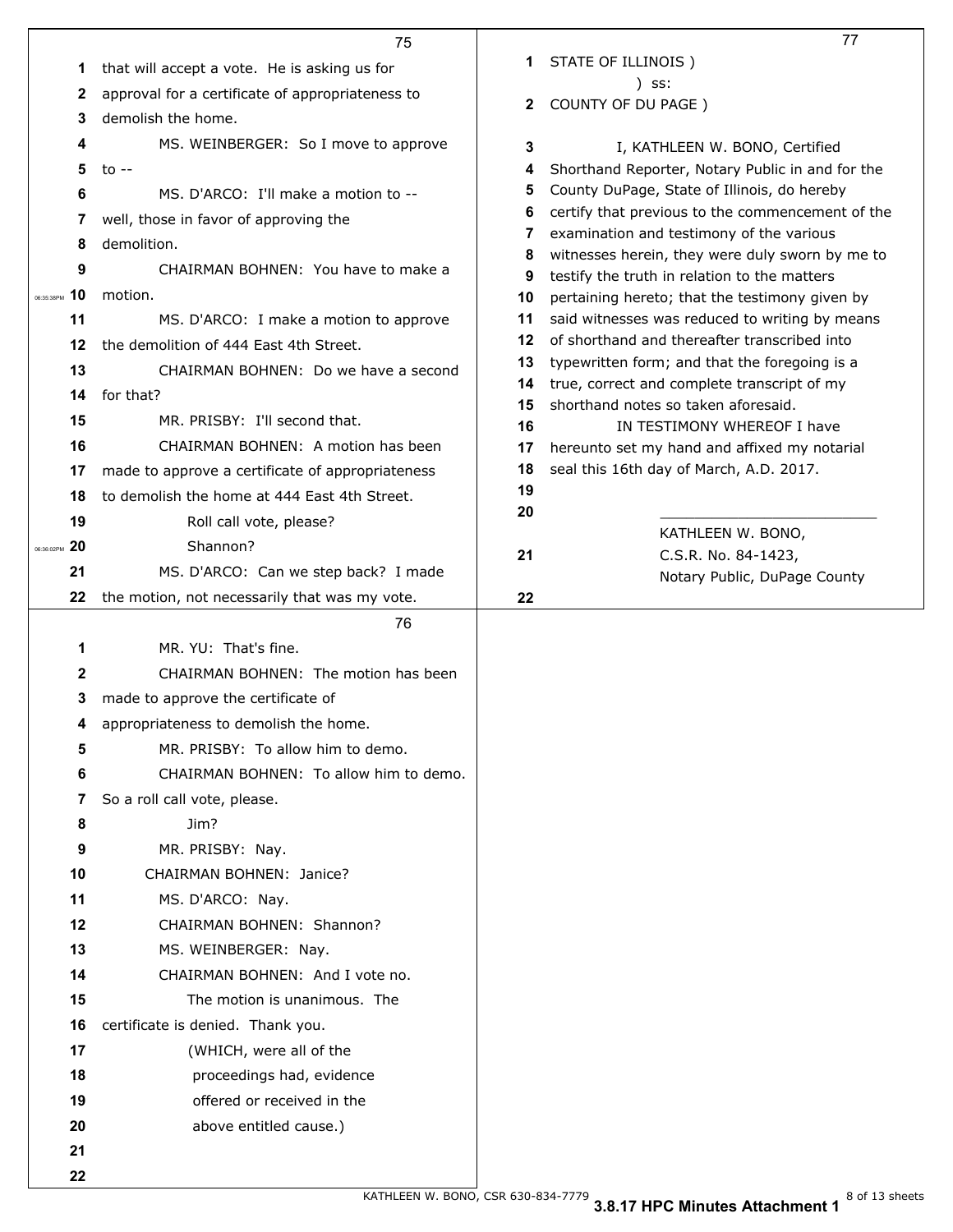| \$                                       | 4                                    | 8th [2] - 50:13, 62:14                     | 75:17, 76:4                                              | 60:2, 60:4                                               |
|------------------------------------------|--------------------------------------|--------------------------------------------|----------------------------------------------------------|----------------------------------------------------------|
|                                          |                                      | 9                                          | approval [2] - 74:16,<br>75:2                            | <b>blocks</b> $[2] - 65:20$ ,<br>67:10                   |
| $$10,000$ [2] - 68:18,                   | $4,223$ [1] - 58:1                   |                                            | approve [4] - 75:4,                                      | <b>board</b> $[8] - 55:11$ ,                             |
| 69:14                                    | 4,380 [1] - 58:2                     |                                            | 75:11, 75:17, 76:3                                       | 55:20, 55:22, 56:12,                                     |
| $$150,000$ [1] - 69:15                   | 4,538 [1] - 59.6                     | $9$ [3] - 52:3, 57:3,                      | <b>approving</b> $[1] - 75:7$                            | 56:21, 68:21, 69:7,                                      |
| $$30,000$ [1] - 57:5                     | 400 [1] - 57:15                      | 59:19                                      | architect [1] - 72:4                                     | 69:8                                                     |
| \$40,000 [1] - 69.14                     | 420 $[1] - 64:13$                    | $90$ [1] - 57:6                            | architects $[1]$ - 62:5                                  | <b>BOARD</b> $[1]$ - 50:16                               |
| \$500 $[1] - 52:19$                      | 424 [1] - 57:21                      | $94,000$ [1] - 52:3                        | architectural [2] -                                      | <b>boards</b> $[1] - 52:18$                              |
| \$90,000 [1] - 68:20                     | 425 [5] - 58:18,                     | 9th $[1]$ - 56:5                           | 64:15, 64:16                                             | <b>BOHNEN</b> [15] -                                     |
|                                          | 64:11, 65:22, 66:1                   | A                                          | area [3] - 53:16,                                        | 50:17, 51:7, 51:11,                                      |
| 1                                        | 435 [7] - 58:15, 59:3,               |                                            | 61:12, 73:7                                              | 51:13, 71:3, 74:10,                                      |
|                                          | 59:11, 59:12, 59:18,<br>61:3, 62:3   |                                            | assessor [1] - 57:11                                     | 74:21, 75:9, 75:13,<br>75:16, 76:2, 76:6,                |
| <b>10</b> [1] - 57:4                     | 439 [1] - 71:11                      | <b>a-kind</b> $[1]$ - 66:6                 | assessor's [1] - 68.6                                    | 76:10, 76:12, 76:14                                      |
| 100 $[1] - 65.1$                         | 440 [2] - 58:2, 59:11                | <b>A.D</b> $[1]$ - 77:18                   | <b>attempts</b> $[1] - 64.3$<br>audience [1] - 52:17     | <b>BONO</b> $[2] - 77:3$ ,                               |
| 11 $[1] - 60:3$                          | 443 [1] - 52:1                       | accept [1] - 75:1                          | available [1] - 53:5                                     | 77:20                                                    |
| 14-5-1 [1] - $61:7$                      | 444 [8] - 50:6, 51:20,               | achievement [2] -<br>64:15, 64:16          | <b>Avenue [1] - 50:13</b>                                | <b>Booth</b> $[1]$ - 58:20                               |
| $14-5-5$ [1] - 61:9                      | 54:12, 54:19, 61:6,                  | acre [1] - 66:7                            | average [12] - 59:3,                                     | <b>bottom</b> $[1] - 60:8$                               |
| 15,000 [1] - 62:7                        | 74:17, 75:12, 75:18                  | acres [1] - 52:5                           | 59:4, 59:7, 59:8,                                        | <b>bought</b> $[2] - 54:14$ ,                            |
| 16th $[1]$ - 77:18                       | 444/435 [1] - 71:2                   | add $[1] - 52:7$                           | 59:20, 59:22, 60:8,                                      | 72:11                                                    |
| 17,000 [1] - 58:6<br>$17,100$ [1] - 58:8 | 445 [6] - 51:22, 53:4,               | additional $[1]$ - 52:7                    | 60:10, 60:12, 60:17,                                     | <b>bounced</b> [1] - 57:5                                |
| $17,152$ [1] - 58:3                      | 58:5, 58:7, 58:14,                   | address [3] - 59:18,                       | 62:12, 63:8                                              | <b>BOUSQUETTE [2] -</b>                                  |
| $18$ [1] - 59:13                         | 59:10                                | 60:5                                       | aye [2] - 51:13, 51:14                                   | 51:4, 51:18                                              |
| 18,369 [1] - 59:4                        | 448 [4] - 51:21, 53:2,<br>61:4, 62:3 | addressed [1] -                            |                                                          | Bousquette [2] -                                         |
| 18,385 [1] - 58:1                        | 4th $[19] - 50.6, 51.20$ ,           | 68:12                                      | B                                                        | 51:15, 51:19<br><b>brand</b> $[1] - 58:18$               |
| 19 [2] - 50:12, 59:14                    | 51:21, 53:2, 53:9,                   | addresses [2] -                            |                                                          | <b>break</b> $[1] - 56:3$                                |
| 1938 [1] - 71:11                         | 53:12, 54:20, 57:18,                 | 57:21, 58:5                                | <b>backyard</b> $[4] - 53.9$ ,                           | <b>Brickman</b> [2] - 71:7,                              |
| 1990s [1] - 71:12                        | 59:11, 60:2, 60:9,                   | administered [2] -                         | 58:8, 58:10, 58:12                                       | 71:10                                                    |
| 1st [2] - 64:20, 64:21                   | 60:11, 61:4, 61:6,                   | 51:16, 71:8                                | bankrupt [1] - 53:21                                     | <b>BRICKMAN</b> [1] -                                    |
|                                          | 62:3, 62:12, 74:18,                  | adopt $[1] - 67:13$<br>advance [1] - 52:16 | <b>beautiful</b> $[1] - 67:19$                           | 71:10                                                    |
| $\boldsymbol{2}$                         | 75:12, 75:18                         | advertising [1] - 66:8                     | <b>beauty</b> $[1]$ - $65:11$                            | <b>brought</b> $[2] - 55:3$ ,                            |
|                                          |                                      | advisory [2] - 61:9,                       | becomes [1] - 63:18<br><b>BEFORE</b> [1] - 50:3          | 65.9                                                     |
| $2.25$ [1] - 60:16                       | 5                                    | 61:13                                      | <b>behind</b> $[2] - 53:4,$                              | build [3] - 60:16,                                       |
| $20,000$ [2] - 63:10,                    |                                      | advocating [1] -                           | 66:13                                                    | 62:6, 66:6                                               |
| 63:12                                    | $5$ [1] - 60:4                       | 67:16                                      | <b>belong</b> [2] - 59:11,                               | <b>building</b> $[1] - 61:11$<br>built [9] - 61:3, 62:2, |
| $2008$ [1] - 53:3                        | $5,000$ [1] - 58:6                   | affixed [1] - 77:17                        | 70:7                                                     | 62:17, 63:14, 63:15,                                     |
| $2015$ [1] - 54:18                       | 5,500 [1] - 59.9                     | <b>aforesaid</b> $[1] - 77:15$             | belongs [1] - 66:18                                      | 63:17, 66:13, 67:6,                                      |
| 2016 [4] - 54:21,                        | $5,765$ [1] - 60.9                   | ago [1] - 55:10                            | Benjamin [1] - 55:5                                      | 73:11                                                    |
| 55:9, 55:11, 68:2<br>$2017$ [2] - 50:14, | $50$ [1] - 67:5                      | agree [2] - 73:7,<br>73:11                 | <b>Benson</b> [1] - 73:3                                 | <b>bulk</b> $[1] - 62:22$                                |
| 77:18                                    | 53,000 $[2] - 62:3$<br>63:13         | <b>airlines</b> [1] - 56:8                 | <b>best</b> $[1] - 66:16$                                | <b>bumped</b> [1] - 72:16                                |
| 21,000 [1] - 58:21                       | 5th [2] - 57:17, 57:20               | alley [1] - 59:10                          | <b>better</b> $[2] - 64:5$ ,                             | <b>burn</b> $[1] - 70.5$                                 |
| 219 [2] - 64:20, 64:21                   |                                      | allow [2] - 76:5, 76:6                     | 70:20                                                    | <b>burned</b> [1] - 68:19                                |
| $23,488$ [1] - 60:10                     | 6                                    | <b>almost</b> [2] - 52:19,                 | <b>between</b> [6] - 56:15,<br>57:5, 57:18, 59:10,       | <b>buy</b> $[5] - 55.16$ ,                               |
| $25$ [1] - 67:3                          |                                      | 72:8                                       | 68:17, 68:20                                             | 66:21, 69:13, 70:3,<br>74:2                              |
| $28$ [1] - 60:12                         | $6$ [1] - 60:4                       | ALSO [1] - $51:1$                          | <b>beyond</b> [1] - 67:14                                | buyer [1] - 70:3                                         |
|                                          | $6:00$ [1] - 50:14                   | alteration $[1] - 61:15$                   | big [6] - 64:17,                                         | buys [1] - 61:19                                         |
| 3                                        | 6th $[4] - 57:18$ ,                  | anew [1] - 65:3                            | 66:12, 68:7, 72:13,                                      |                                                          |
|                                          | 65:22, 66:1, 71:11                   | apologize [1] - 52:16                      | 72:16, 73:8                                              | C                                                        |
| $3,441$ [2] - 58:20,                     |                                      | applicant [1] - 74:15                      | bigger [1] - 73:12                                       |                                                          |
| 63:7                                     | 8                                    | Applicant [1] - 51:4<br>application [1] -  | <b>Biggert</b> $[2] - 66.2$ ,                            |                                                          |
| 30 $[1] - 59:22$                         |                                      | 61:14                                      | 73:11                                                    | $C.S.R$ [1] - 77:21<br>cancelled [1] - 56:7              |
| $328$ [1] - 62:14                        | 8,370 [3] - 58.19,                   | Appropriateness [1]                        | <b>bill</b> $[1]$ - 59:15<br><b>blah</b> $[3] - 64:13$ , | care [2] - 65:16, 74:8                                   |
| $338$ [1] - 65:1                         | 59:6, 63:9                           | - 50:10                                    | 64:14                                                    | case [1] - 52:7                                          |
| 3rd [3] - 65:9, 65:10                    | $84$ [1] - 59:7                      | appropriateness [5]                        | <b>block</b> $[6] - 57:15$ ,                             | Case [1] - 50:5                                          |
|                                          | 84-1423 [1] - 77:21                  | $-61.11, 74.17, 75.2,$                     | 57:16, 57:20, 59:20,                                     | certificate [6] -                                        |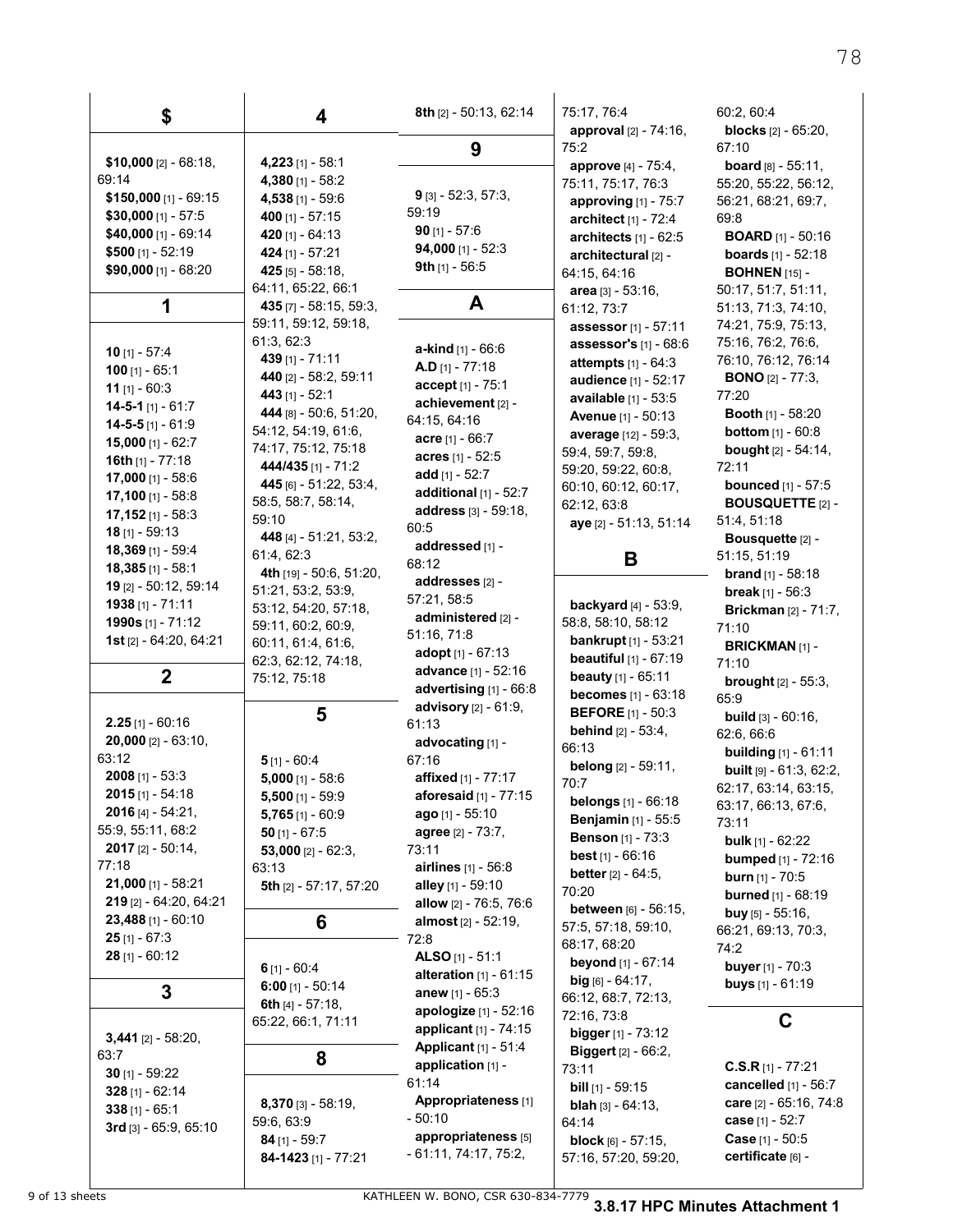61:10, 74:16, 75:2, 75:17, 76:3, 76:16 **Certificate** [1] - 50:9 **Certified** [1] - 77:3 **certify** [1] - 77:6 **CHAIRMAN** [14] - 51:7, 51:11, 51:13, 71:3, 74:10, 74:21, 75:9, 75:13, 75:16, 76:2, 76:6, 76:10, 76:12, 76:14 **Chairman** [1] - 50:17 **chairman** [1] - 66:18 **CHAN** [1] - 51:3 **chance** [1] - 73:20 **charges** [1] - 68:4 **cheaper** [1] - 53:14 **Chicago** [1] - 50:12 **choose** [1] - 65:2 **Christmas** [1] - 56:3 **circumstances** [1] - 53:20 **city** [3] - 57:12, 62:4, 69:16 **clarity** [1] - 61:19 **clear** [2] - 61:2, 63:16 **clearly** [1] - 70:7 **close** [1] - 73:2 **code** [2] - 61:2, 61:5 **Code** [1] - 61:7 **combination** [1] - 59:13 **combined** [3] - 62:2, 62:10, 62:11 **commencement** [1] - 77:6 **comments** [3] - 52:14, 71:4, 74:11 **commission** [5] - 61:8, 61:10, 61:20, 66:19, 69:8 **COMMISSION** [1] - 50:3 **Commission** [1] - 50:12 **commissioners** [1] - 74:14 **Committee** [1] - 56:14 **committee** [3] - 67:16, 70:8, 70:14 **Community** [1] - 51:2 **complete** [2] - 54:18, 77:14 **completed** [1] - 54:18 **comprise** [1] - 52:3 **concern** [1] - 72:22

**concerned** [1] - 72:10 **conflict** [1] - 68:11 **confused** [1] - 72:5 **confusing** [1] - 72:7 **confusion** [2] - 57:8, 60:19 **congestion** [1] - 73:7 **construction** [1] - 54:3 **contacts** [1] - 55:8 **context** [1] - 52:7 **CONTINUED** [1] - 50:8 **continued** [1] - 52:8 **contract** [1] - 55:16 **contractor** [1] - 53:20 **control** [1] - 73:10 **correct** [1] - 77:14 **cost** [1] - 52:18 **costs** [1] - 68:18 **County** [5] - 57:16, 60:3, 66:17, 77:5, 77:21 **COUNTY** [2] - 50:2, 77:2 **couple** [1] - 52:10 **credit** [1] - 68:10 **cumbersome** [1] - 69:16 **current** [1] - 64:1 **D D'ARCO** [6] - 50:18, 51:9, 75:6, 75:11, 75:21, 76:11 **date** [2] - 53:2, 72:14 **days** [1] - 57:6 **dead** [1] - 65:1 **December** [1] - 55:19 **decision** [1] - 61:8 **decorated** [1] - 65:12 **definitely** [1] - 74:4 **demo** [2] - 76:5, 76:6 **demolish** [4] - 74:17, 75:3, 75:18, 76:4 **demolished** [5] - 64:17, 65:5, 65:13, 65:15, 66:11 **demolition** [4] - 61:15, 61:21, 75:8, 75:12 **denial** [2] - 61:10, 61:13 **denied** [1] - 76:16 **density** [1] - 62:21

**design** [1] - 58:20 **designated** [1] - 61:12 **desirable** [1] - 65:3 **desire** [1] - 52:21 **Development** [1] - 51:2 **different** [2] - 69:4, 70:2 **differently** [1] - 68:7 **directed** [1] - 69:3 **directive** [1] - 63:20 **Director** [1] - 51:2 **disappointed** [1] - 70:13 **discussion** [1] - 74:13 **disingenuous** [1] - 64:3 **dismantle** [1] - 71:1 **dismantling** [1] - 61:5 **Disneyesque** [1] - 66:14 **district** [3] - 61:12, 62:20, 63:1 **dollars** [1] - 69:20 **done** [1] - 69:19 **donna** [1] - 71:10 **door** [7] - 54:13, 54:16, 58:2, 58:14, 63:6, 63:7, 63:14 **down** [12] - 53:6, 53:12, 53:14, 57:7, 58:9, 58:14, 58:20, 61:22, 63:2, 63:9, 71:18, 73:5 **Downers** [1] - 68:6 **dream** [1] - 66:6 **driveway** [1] - 59:12 **drop** [1] - 65:1 **dry** [1] - 68:15 **DU** [2] - 50:2, 77:2 **due** [1] - 53:19 **duly** [1] - 77:8 **DuPage** [2] - 77:5, 77:21 **during** [1] - 60:20 **E early** [1] - 71:12 **East** [17] - 50:6, 50:12, 51:20, 51:21, 52:1, 53:2, 54:20, 59:11, 61:4, 61:6, 62:3, 65:22, 66:1, 71:11, 74:17, 75:12, 75:18

64:2 **efforts** [2] - 52:12, 53:1 **eight** [1] - 55:10 **either** [1] - 60:20 **end** [3] - 58:17, 61:18, 67:18 **enormous** [1] - 63:3 **entirety** [2] - 66:22, 70:21 **entitled** [2] - 50:11, 76:20 **equal** [1] - 63:8 **essentially** [4] - 57:17, 58:13, 58:15, 59:2 **evening** [1] - 51:18 **evidence** [1] - 76:18 **exact** [3] - 62:6, 64:2, 64:12 **exactly** [1] - 57:13 **examination** [1] - 77:7 **example** [1] - 63:5 **excited** [1] - 55:18 **excluding** [2] - 59:3, 59:5 **existed** [1] - 57:10 **existing** [1] - 61:6 **expected** [1] - 53:19 **expedited** [1] - 67:21 **experience** [2] - 64:14, 64:22 **explanation** [1] - 52:12 **F facade** [2] - 66:11, 66:22 **facing** [2] - 53:7, 58:13 **fact** [1] - 54:6 **facts** [2] - 67:8, 70:11 **familiar** [1] - 64:21 **family** [5] - 56:3, 73:3, 73:4 **fashion** [1] - 74:22 **favor** [2] - 71:15, 75:7 **featuring** [1] - 64:13 **February** [4] - 52:8, 56:13, 56:14, 56:20 **feedback** [2] - 55:6, 55:14 **fees** [1] - 68:4 **feet** [11] - 52:4, 58:1,

**effort** [2] - 54:11,

58:3, 58:8, 58:19, 59:4, 59:6, 59:9, 60:9, 62:4, 63:7 **final** [1] - 61:8 **finally** [1] - 58:17 **fine** [1] - 76:1 **first** [6] - 52:22, 55:20, 56:6, 56:9, 56:10, 66:12 **five** [2] - 54:7, 54:8 **flips** [1] - 72:20 **floor** [1] - 64:13 **folks** [1] - 60:19 **foot** [12] - 58:1, 58:3, 58:6, 58:20, 58:21, 62:8, 63:10, 63:12, 63:14, 65:2 **footage** [3] - 60:7, 62:7, 62:15 **foregoing** [1] - 77:13 **form** [1] - 77:13 **formally** [2] - 51:7, 51:9 **former** [1] - 66:2 **fortunately** [1] - 54:5 **founder** [2] - 66:1, 66:9 **four** [2] - 58:5, 67:10 **freeze** [1] - 55:1 **front** [1] - 70:7

#### **G**

**general** [1] - 62:19 **generally** [1] - 55:14 **given** [1] - 77:10 **gorgeous** [3] - 72:15, 74:1 **great** [2] - 54:21, 68:11 **group** [1] - 54:22 **Grove** [1] - 68:6 **guess** [1] - 66:12 **guys** [3] - 67:13, 68:10, 70:14

#### **H**

**hand** [1] - 77:17 **handle** [1] - 73:16 **hard** [2] - 63:22, 72:14 **harder** [1] - 70:19 **Harrison** [2] - 73:2, 73:3 **Hearing** [1] - 50:10 **hearing** [3] - 51:8, 51:10, 69:6

<code>KATHLEEN</code> W. BONO, CSR 630-834-7779  $\,$  3.8.17 HPC Minutes Attachment 1  $^{10}$  of 13 sheets  $\,$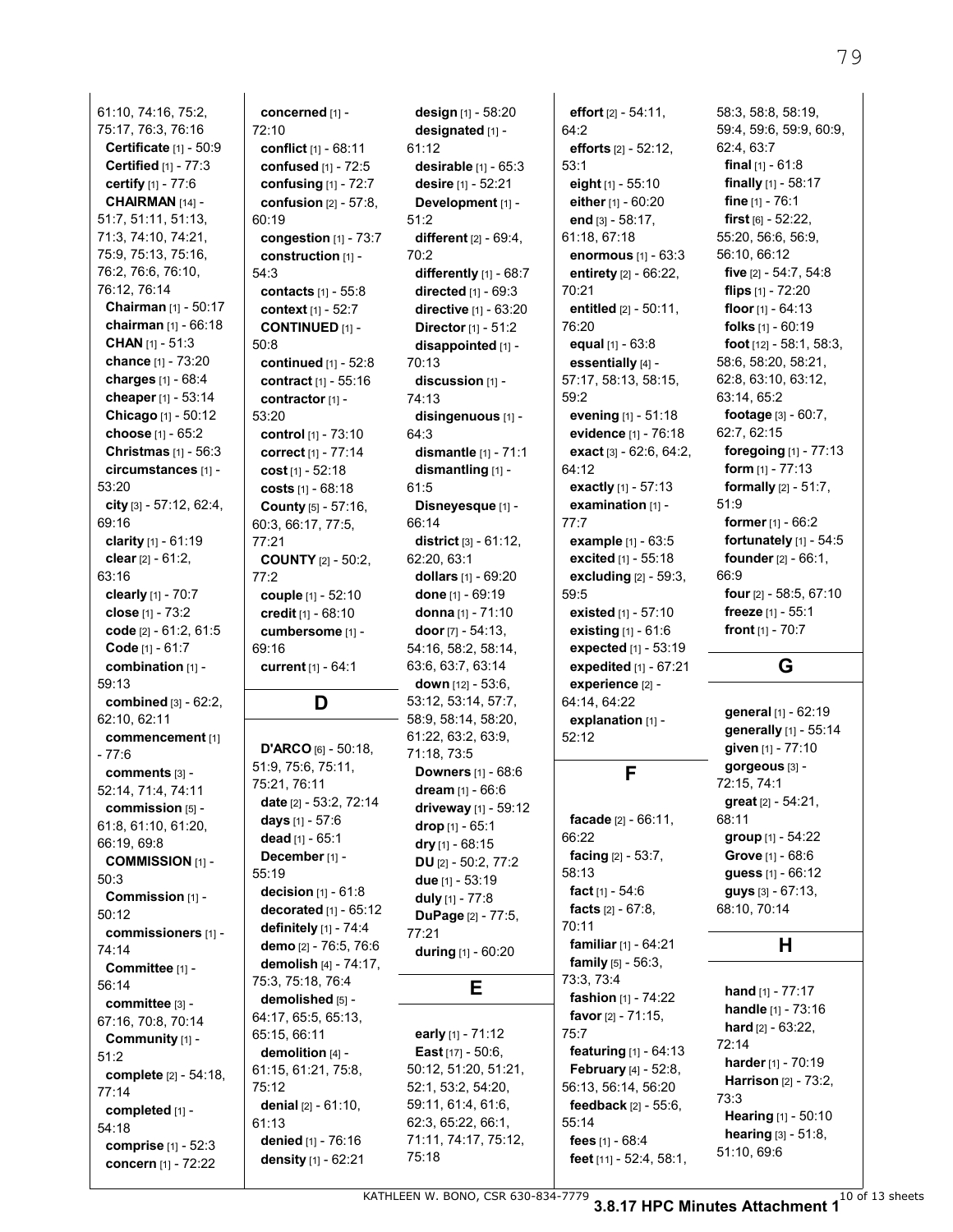| heartbeat [1] - 74:3                      |
|-------------------------------------------|
| heartstrings [1] -                        |
| 67:18                                     |
| <b>help</b> [1] - 54:17                   |
| helped [1] - 70:15                        |
| hereby [1] - 77:5                         |
| herein [1] - 77:8                         |
| hereto [1] - 77:10                        |
| hereunto [1] - 77:17                      |
| himself [1] - 53:21                       |
| <b>HINSDALE</b> [1] - 50:3                |
| Hinsdale [9] - 50:11,                     |
| 50:13, 51:20, 54:3,                       |
| 56:4, 57:6, 64:22,                        |
| 71:17, 74:9                               |
|                                           |
| Hinsdale's [2] - 66:2,                    |
| 66.9                                      |
| hired [1] - 57:11                         |
| historic [5] - 55:1,                      |
| 61:12, 65:17, 65:19,                      |
| 68:5                                      |
| <b>HISTORIC</b> [1] - 50:3                |
| Historic [3] - 50:11,                     |
| 56:13, 61:7                               |
| historical [1] - 65:11                    |
| hold [2] - 52:20, 62:6                    |
| <b>home</b> [8] - 58:21,                  |
| 59:4, 60:9, 66:6,                         |
| 74:17, 75:3, 75:18,                       |
|                                           |
| 76:4                                      |
|                                           |
| homeowner [1] -<br>67:17                  |
|                                           |
| <b>homes</b> [3] - 53:10,                 |
| 64:6, 67:8                                |
| honest [1] - 69:18                        |
| honestly [1] - 70:13                      |
| hope [1] - 74:5                           |
| hopefully [1] - 54:17                     |
| hour [1] - 50:14                          |
| <b>house</b> [80] - 53:6,                 |
| 53:8, 53:9, 53:11,                        |
| 54:2, 54:3, 54:5,                         |
| 54:10, 54:14, 54:19,                      |
| 55:4, 55:6, 55:13,                        |
| 55:15, 55:17, 56:17,                      |
| 56:20, 57:7, 57:10,                       |
| 57:22, 58:6, 58:9,                        |
| 58:13, 58:19, 59:5,                       |
| 59:6, 59:20, 60:1,                        |
| 60:16, 60:17, 61:21,                      |
| 62:8, 62:12, 62:16,                       |
| 63:6, 63:10, 63:12,                       |
| 63:22, 64:4, 64:17,                       |
| 65:5, 65:10, 65:19,                       |
| 65:20, 66:2, 66:9,                        |
| 66:10, 66:13, 66:14,                      |
| 66:21, 66:22, 67:3,                       |
| 67:4, 67:5, 67:10,                        |
| 68:8, 68:19, 69:12,<br>70:4, 70:7, 70:21, |

 $\overline{\phantom{a}}$ 

| 71:1, 71:11, 71:12,                          | <b>JOHN</b> [1] - $\frac{1}{2}$ |
|----------------------------------------------|---------------------------------|
| 71:14, 71:16, 72:12,                         | July [1] - 53                   |
| 72:16, 73:5, 73:7,                           | June [2] - 5                    |
| 73:12, 74:1, 74:2,                           |                                 |
|                                              | 68:20                           |
| 74:4, 74:6, 74:9                             |                                 |
| houses [18] - 60:3,                          | Κ                               |
| 60:14, 62:9, 62:10,                          |                                 |
|                                              |                                 |
| 63:1, 63:3, 65:15,                           |                                 |
| 67:12, 68:5, 68:7,                           | <b>KATHLEEI</b>                 |
| 69:18, 70:20, 71:16,                         | 77:3, 77:20                     |
| 71:17, 72:4, 72:12,                          | keep [2] - 6                    |
|                                              |                                 |
| 72:13                                        | kids [1] - 54                   |
| HPC-08-2016 [1] -                            | <b>kind</b> [5] - 64            |
| 50.5                                         | 64:16, 66:6,                    |
|                                              | 73:13                           |
| HPC-09-2016 [1] -                            |                                 |
| 71:1                                         | knock [1] -                     |
| hundred [1] - 69:20                          | knocked [3                      |
|                                              | 53:14, 63:9                     |
| husband [1] - 74:2                           |                                 |
|                                              | knowledge                       |
| ı                                            | 66:17                           |
|                                              |                                 |
|                                              | L                               |
| <b>idea</b> [1] - 55:3                       |                                 |
| ILLINOIS [2] - 50:1,                         |                                 |
| 77:1                                         | lame [1] - 6                    |
|                                              |                                 |
| Illinois [2] - 50:13,                        | $land_{[1]} - 68$               |
| 77:5                                         | landscapir                      |
| <b>imagine</b> [1] - 53:22                   | 66.7                            |
|                                              | <b>large</b> [2] - 6            |
| immediate [3] -                              |                                 |
| 52:13, 53.16, 64.7                           | 66:13                           |
| <b>IN</b> [1] - 77:16                        | larger [7] - {                  |
| including [2] - 53:20,                       | 59:19, 60:12                    |
|                                              | 62:11, 64:7,                    |
| 73:2                                         |                                 |
| industry [1] - 67:12                         | <b>Larry</b> [1] - $5$          |
| information [4] -                            | <b>last</b> [12] - 52           |
|                                              | 55:2, 56:16,                    |
| 57:11, 57:12, 61:1,                          | 57:9, 60:11,                    |
| 70:12                                        |                                 |
| instance [1] - 67:21                         | 65:9, 68:16,                    |
| instead [2] - 56:21,                         | 69:3, 72:12                     |
|                                              | <b>laws</b> $[1] - 73$          |
| 68.8                                         | layout [1] -                    |
| <b>insurance</b> [1] - 68:18                 |                                 |
| <b>intend</b> [1] - 52:10                    | $least$ [1] - 6                 |
| <b>interest</b> [1] - 68:12                  | life [1] - 73:                  |
|                                              | likelihood                      |
| introduced [1] - 55:4                        |                                 |
| invested [2] - 69:20,                        | Line [3] - 57                   |
| 74.3                                         | 60.3, 66.17                     |
| <b>issue</b> [1] - 63:19                     | <b>line</b> [1] - 60:           |
|                                              | $list [2] - 64$ :               |
| issues [3] - 61:10,                          |                                 |
| 62:22, 67:20                                 | <b>listed</b> $[1] - 7$         |
|                                              | listing [1] -                   |
| J.                                           | listings [1]                    |
|                                              | live [3] - 54:                  |
|                                              | 54:15, 71:10                    |
| Janice [1] - 76:10                           |                                 |
|                                              | <b>local</b> [1] - 54           |
| JANICE [1] - 50:18                           | location [6]                    |
|                                              |                                 |
| January [5] - 55:21,                         | 57:14, 62:2,                    |
| 56:6, 56:9, 56:11,                           |                                 |
|                                              | 63.18, 64.1                     |
| 56:22                                        | look [2] - 65                   |
| <b>JIM</b> $[1]$ - 50:19<br>$Jim$ [1] - 76:8 | 67:11                           |

| <b>JOHN</b> [1] - 50:17                                                                                                                                                                                                                                                                                                                                                                                                              | 65:18                                                                                                                                                                                                                                                                                                                                                                                                                                 |
|--------------------------------------------------------------------------------------------------------------------------------------------------------------------------------------------------------------------------------------------------------------------------------------------------------------------------------------------------------------------------------------------------------------------------------------|---------------------------------------------------------------------------------------------------------------------------------------------------------------------------------------------------------------------------------------------------------------------------------------------------------------------------------------------------------------------------------------------------------------------------------------|
| July [1] - 53:3                                                                                                                                                                                                                                                                                                                                                                                                                      | looking [1] - 65:7                                                                                                                                                                                                                                                                                                                                                                                                                    |
| June [2] - 55:11,                                                                                                                                                                                                                                                                                                                                                                                                                    | looks [1] - 57:14                                                                                                                                                                                                                                                                                                                                                                                                                     |
| 68.20                                                                                                                                                                                                                                                                                                                                                                                                                                | $low$ [1] - 70:1                                                                                                                                                                                                                                                                                                                                                                                                                      |
| K                                                                                                                                                                                                                                                                                                                                                                                                                                    | М                                                                                                                                                                                                                                                                                                                                                                                                                                     |
| KATHLEEN [2] -                                                                                                                                                                                                                                                                                                                                                                                                                       | madness [1] - 54:11                                                                                                                                                                                                                                                                                                                                                                                                                   |
| 77:3, 77:20                                                                                                                                                                                                                                                                                                                                                                                                                          | maintain [1] - 68:19                                                                                                                                                                                                                                                                                                                                                                                                                  |
| keep [2] - 65.6, 68.5                                                                                                                                                                                                                                                                                                                                                                                                                | <b>mansion</b> $[1] - 72:22$                                                                                                                                                                                                                                                                                                                                                                                                          |
| kids [1] - 54:7                                                                                                                                                                                                                                                                                                                                                                                                                      | map [1] - 58:17                                                                                                                                                                                                                                                                                                                                                                                                                       |
| kind [5] - 64:15,                                                                                                                                                                                                                                                                                                                                                                                                                    | March [4] - 50:14,                                                                                                                                                                                                                                                                                                                                                                                                                    |
| 64:16, 66:6, 72:8,                                                                                                                                                                                                                                                                                                                                                                                                                   | 57:2, 68:21, 77:18                                                                                                                                                                                                                                                                                                                                                                                                                    |
| 73.13                                                                                                                                                                                                                                                                                                                                                                                                                                | market [1] - 55:15                                                                                                                                                                                                                                                                                                                                                                                                                    |
| knock [1] - 53:12                                                                                                                                                                                                                                                                                                                                                                                                                    | marketed [1] - 73:21                                                                                                                                                                                                                                                                                                                                                                                                                  |
| <b>knocked</b> $[3] - 53.6$                                                                                                                                                                                                                                                                                                                                                                                                          | marketing [1] - 67:7                                                                                                                                                                                                                                                                                                                                                                                                                  |
| 53:14, 63:9                                                                                                                                                                                                                                                                                                                                                                                                                          | Matter [1] - 50:4                                                                                                                                                                                                                                                                                                                                                                                                                     |
| knowledge [1] -                                                                                                                                                                                                                                                                                                                                                                                                                      | matter [2] - 50:11,                                                                                                                                                                                                                                                                                                                                                                                                                   |
| 66:17                                                                                                                                                                                                                                                                                                                                                                                                                                | 71:5                                                                                                                                                                                                                                                                                                                                                                                                                                  |
| L                                                                                                                                                                                                                                                                                                                                                                                                                                    | matters [1] - 77:9<br><b>MATTHEW</b> [1] - 51:4                                                                                                                                                                                                                                                                                                                                                                                       |
| lame [1] - 66:9<br>land $[1] - 68.7$<br>landscaping [1] -<br>66:7<br>large [2] - 65:19,<br>66:13<br>larger [7] - 59:7,<br>59:19, 60:12, 62:9,<br>62:11, 64:7, 67:2<br><b>Larry</b> [1] - 58:20<br><b>last</b> [12] - 52:14,<br>55:2, 56:16, 57:6,<br>57:9, 60:11, 60:19,<br>65.9, 68.16, 68.20,<br>69:3, 72:12<br>laws [1] - 73:14<br>layout [1] - 57:13<br>least $[1] - 60:19$<br><b>life</b> [1] - 73:13<br>likelihood [1] - 69:22 | <b>Matthew</b> [1] - 51:19<br>max [1] - 63:4<br>maximizing [1] -<br>68:9<br>mc [1] - 72:22<br>mc-mansion [1] -<br>72:22<br><b>McGINNIS</b> $[1] - 51:2$<br>mean $[2] - 59.2$ ,<br>72:19<br>means [1] - 77:11<br>meeting [12] - 52:8,<br>55:3, 55:20, 56:12,<br>57:9, 60:20, 68:16,<br>68:17, 68:21, 69:2,<br>69:4, 70:1<br>meetings [4] - 57:3,<br>57:5, 69:5, 69:11<br>Member [3] - 50:18,<br>50:19, 50:20<br>MEMBERS [1] -<br>50:16 |
| Line [3] - 57:17,                                                                                                                                                                                                                                                                                                                                                                                                                    | merely [1] - 61:13                                                                                                                                                                                                                                                                                                                                                                                                                    |
| 60:3, 66:17                                                                                                                                                                                                                                                                                                                                                                                                                          | microphone $[1]$ -                                                                                                                                                                                                                                                                                                                                                                                                                    |
| line [1] - 60:8                                                                                                                                                                                                                                                                                                                                                                                                                      | 71:5                                                                                                                                                                                                                                                                                                                                                                                                                                  |
| <b>list</b> $[2] - 64:12, 69:5$                                                                                                                                                                                                                                                                                                                                                                                                      | middle [1] - 53:21                                                                                                                                                                                                                                                                                                                                                                                                                    |
| listed [1] - 73:19                                                                                                                                                                                                                                                                                                                                                                                                                   | missed $[2] - 64.9$ ,                                                                                                                                                                                                                                                                                                                                                                                                                 |
| <b>listing</b> [1] - 66:4                                                                                                                                                                                                                                                                                                                                                                                                            | 66:10                                                                                                                                                                                                                                                                                                                                                                                                                                 |
| listings [1] - 66:18                                                                                                                                                                                                                                                                                                                                                                                                                 | <b>missing</b> $[2] - 64.6$ ,                                                                                                                                                                                                                                                                                                                                                                                                         |
| live [3] - 54:12,                                                                                                                                                                                                                                                                                                                                                                                                                    | 64:8                                                                                                                                                                                                                                                                                                                                                                                                                                  |
| 54:15, 71:10                                                                                                                                                                                                                                                                                                                                                                                                                         | modernized [1] -                                                                                                                                                                                                                                                                                                                                                                                                                      |
| <b>local</b> $[1] - 54:3$                                                                                                                                                                                                                                                                                                                                                                                                            | 72:17                                                                                                                                                                                                                                                                                                                                                                                                                                 |
| $location_{[6]} - 55.18,$                                                                                                                                                                                                                                                                                                                                                                                                            | modification [1] -                                                                                                                                                                                                                                                                                                                                                                                                                    |
| 57:14, 62:2, 62:8,                                                                                                                                                                                                                                                                                                                                                                                                                   | 61:16                                                                                                                                                                                                                                                                                                                                                                                                                                 |
| 63:18, 64:1                                                                                                                                                                                                                                                                                                                                                                                                                          | <b>money</b> [1] - 69:19                                                                                                                                                                                                                                                                                                                                                                                                              |
| <b>look</b> $[2] - 65:21$ ,                                                                                                                                                                                                                                                                                                                                                                                                          | month [4] - 56:15,                                                                                                                                                                                                                                                                                                                                                                                                                    |
| 67:11                                                                                                                                                                                                                                                                                                                                                                                                                                | 56:16, 68:18, 69:14                                                                                                                                                                                                                                                                                                                                                                                                                   |
| looked $[2] - 53:15$ ,                                                                                                                                                                                                                                                                                                                                                                                                               | months [3] - 55:10,                                                                                                                                                                                                                                                                                                                                                                                                                   |

**most** [1] - 70:20 **motion** [12] - 51:7, 51:9, 74:15, 74:19, 74:22, 75:6, 75:10, 75:11, 75:16, 75:22, 76:2, 76:15 **move** [6] - 52:20, 54:7, 54:15, 55:17, 69:13, 75:4 **moved** [2] - 54:19, 74:20 **movers** [1] - 55:6 **MR** [11] - 50:17, 50:19, 51:2, 51:3, 51:4, 51:12, 51:18, 75:15, 76:1, 76:5, 76:9 **MS** [11] - 50:18, 50:20, 51:9, 71:10, 74:20, 75:4, 75:6, 75:11, 75:21, 76:11, 76:13 **multi** [1] - 64:12 **multi-list** [1] - 64:12

57:4, 72:1

**mortgage** [1] - 68:17

### **N**

**name** [1] - 51:18 **names** [1] - 74:8 **nay** [3] - 76:9, 76:11, 76:13 **necessarily** [1] - 75:22 **need** [5] - 56:20, 73:14, 73:15, 73:16, 74:21 **needs** [1] - 68:12 **neighborhood** [5] - 52:13, 53:15, 57:13, 64:7, 67:9 **neighborhoods** [1] - 57:9 **neighbors** [2] - 67:3, 73:2 **never** [1] - 59:16 **new** [6] - 54:19, 58:11, 58:18, 59:5, 68:16, 72:14 **news** [1] - 55:21 **next** [9] - 54:13, 54:16, 58:2, 58:14, 63:6, 63:7, 63:14, 65:8, 72:22 **nightmare** [1] - 54:9 **nine** [2] - 55:10, 71:22 **north** [2] - 58:4, 60:4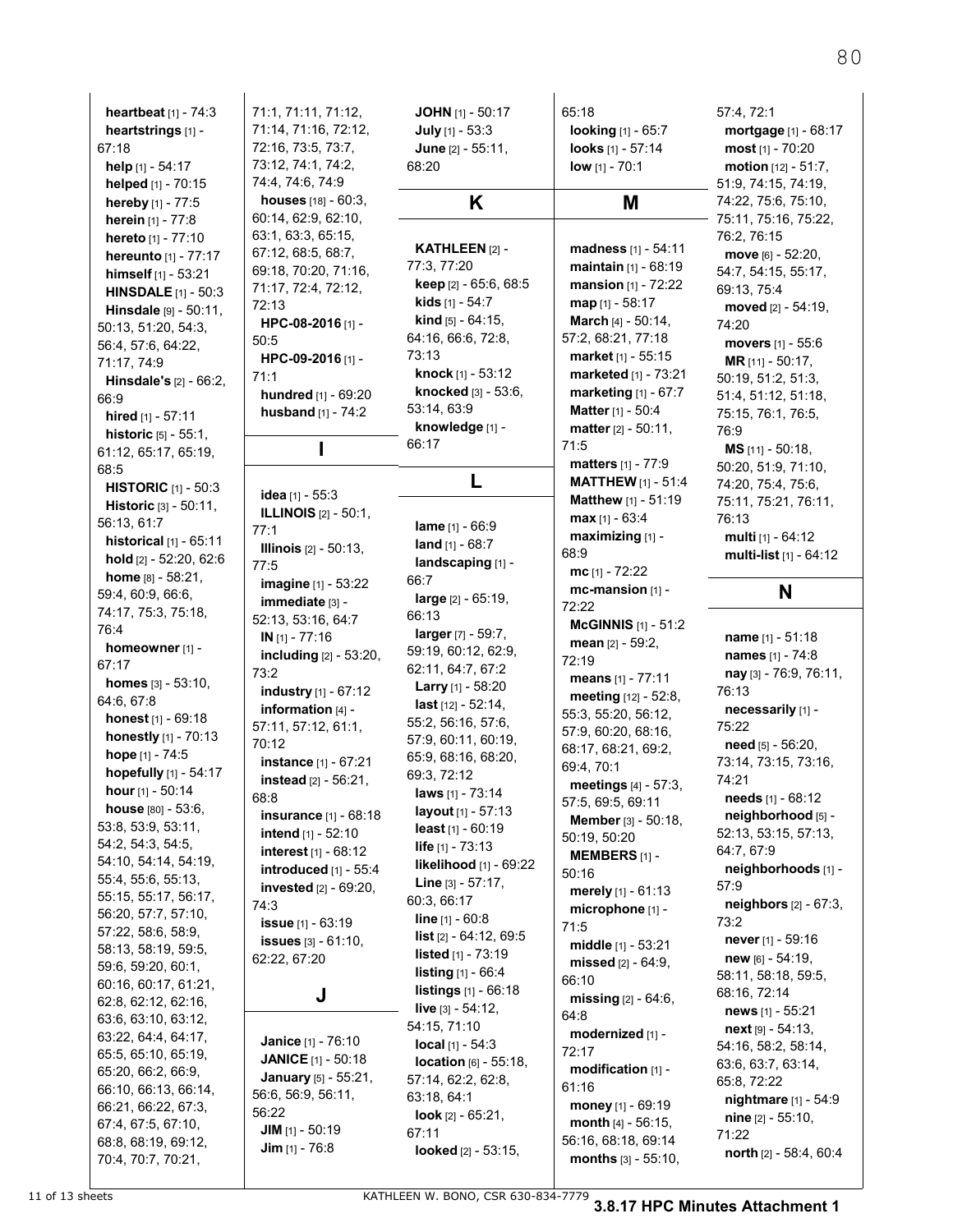| notarial [1] - 77:17                            |  |  |  |
|-------------------------------------------------|--|--|--|
| Notary [2] - 77:4,                              |  |  |  |
| 77:21                                           |  |  |  |
| notes [1] - 77:15                               |  |  |  |
| nothing [1] - 61:4                              |  |  |  |
| November [1] -                                  |  |  |  |
| 54:18                                           |  |  |  |
| <b>nowhere</b> $[1]$ - 68:2                     |  |  |  |
| O                                               |  |  |  |
|                                                 |  |  |  |
| Oak [2] - 57:16, 60:3                           |  |  |  |
| oath [2] - 51:17, 71:9                          |  |  |  |
| obviously [4] -                                 |  |  |  |
| 71:15, 71:18, 72:11,                            |  |  |  |
| 74:8                                            |  |  |  |
| OF $[6] - 50:1, 50:2,$                          |  |  |  |
| 50:3, 50:8, 77:1, 77:2                          |  |  |  |
| offered [1] - 76:19                             |  |  |  |
| offering [1] - 65:1                             |  |  |  |
| office [1] - 68:6                               |  |  |  |
| old [1] - 54:8                                  |  |  |  |
| older [4] - 63:2, 64:6,                         |  |  |  |
| 68:7, 71:17                                     |  |  |  |
| one [16] - 52:11,                               |  |  |  |
| 52:17, 59:15, 59:21,                            |  |  |  |
| 62:22, 64:14, 64:16,                            |  |  |  |
| 64:20, 65:8, 66:4,                              |  |  |  |
| 66:5, 66:7, 70:6, 72:3,                         |  |  |  |
| 72:4                                            |  |  |  |
| <b>one-of</b> [1] - 66:5                        |  |  |  |
| <b>one-of-a</b> [1] - 64:14                     |  |  |  |
| one-of-a-kind [1] -<br>64:16                    |  |  |  |
| ones [2] - 63:2, 65:7                           |  |  |  |
| open [3] - 51:8, 51:9,                          |  |  |  |
| 64:13                                           |  |  |  |
| original [1] - 66:14                            |  |  |  |
| <b>overall</b> [1] - 59:8                       |  |  |  |
| <b>own</b> [5] - 51:20,                         |  |  |  |
| 51:21, 51:22, 52:1,                             |  |  |  |
| 73:14                                           |  |  |  |
| owner [2] - 54:5,                               |  |  |  |
| 71:20                                           |  |  |  |
| owners [1] - 74:7                               |  |  |  |
| Р                                               |  |  |  |
|                                                 |  |  |  |
|                                                 |  |  |  |
| p.m [1] - 50:14                                 |  |  |  |
| <b>PAGE</b> [2] - 50:2, 77:2<br>paid [1] - 56:7 |  |  |  |
| paper [1] - 73:21                               |  |  |  |
| part [1] - 55:2                                 |  |  |  |
| particular [4] -                                |  |  |  |
| 57:14, 60:22, 70:13,                            |  |  |  |
| 70:14                                           |  |  |  |
| particularly [1] -                              |  |  |  |
| 63:2                                            |  |  |  |

**parts** [1] - 67:1 **payments** [1] - 54:1 **penalties** [1] - 56:7 **people** [10] - 52:17, 61:1, 62:13, 62:21, 65:16, 68:16, 69:17, 72:7, 73:19, 74:8 **percent** [6] - 59:7, 59:19, 59:22, 60:12, 67:3, 67:5 **perfect** [1] - 63:5 **perfection** [1] - 65:12 **perhaps** [1] - 65:7 **permanent** [1] - 54:12 **permit** [3] - 61:21, 62:15, 68:4 **permits** [1] - 67:21 **person** [1] - 72:2 **pertaining** [1] - 77:10 **petition** [1] - 71:1 **petitioner** [1] - 63:21 **phone** [1] - 72:3 **phrase** [1] - 74:22 **physical** [1] - 61:16 **picture** [3] - 57:22, 58:9, 62:14 **pictures** [1] - 73:20 **pieces** [1] - 67:1 **pin** [1] - 59:14 **pink** [1] - 65:10 **pitch** [1] - 67:13 **place** [5] - 54:12, 63:3, 63:9, 64:17, 73:15 **plan** [2] - 64:13, 69:7 **Planner** [1] - 51:3 **planning** [1] - 56:2 **plus** [1] - 66:7 **pocket** [1] - 69:15 **pocketbook** [1] - 67:20 **point** [4] - 56:1, 59:21, 68:13, 68:14 **positive** [2] - 55:6, 67:11 **potential** [2] - 60:16, 65:4 **prehearing** [1] - 69:6 **PRESENT** [2] - 50:16, 51:1 **presentation** [1] - 71:21 **PRESERVATION** [1] - 50:3 **preservation** [1] - 55:1 **Preservation** [3] -

50:12, 56:14, 61:7 **preserve** [2] - 68:8, 70:21 **pretty** [2] - 58:22, 67:7 **prevents** [1] - 61:5 **previous** [1] - 77:6 **prime** [2] - 64:22, 66:6 **PRISBY** [5] - 50:19, 51:12, 75:15, 76:5, 76:9 **private** [1] - 59:12 **proceed** [1] - 61:15 **proceeding** [1] - 61:14 **proceedings** [1] - 76:18 **PROCEEDINGS** [1] - 50:8 **process** [1] - 69:16 **processes** [1] - 67:22 **professional** [1] - 66:7 **professionals** [1] - 62:5 **progress** [1] - 54:9 **prohibit** [1] - 61:14 **project** [1] - 53:21 **Property** [1] - 66:18 **proposed** [3] - 59:21, 60:10, 61:15 **provide** [1] - 52:11 **Public** [3] - 50:10, 77:4, 77:21 **public** [2] - 55:2, 69:6 **purchase** [2] - 55:17, 74:4 **purchased** [2] - 53:2, 53:3 **purchasing** [1] - 53:8 **put** [5] - 54:19, 60:14, 60:15, 67:1, 73:15 **puts** [1] - 54:22 **Q quarter** [1] - 52:4 **questions** [1] - 52:14 **quicker** [1] - 53:13 **quote** [1] - 64:2

#### **R**

**R-1** [2] - 62:20, 63:1 **raised** [1] - 52:14 **rather** [1] - 53:12 **read** [3] - 60:5, 60:6, 65:11 **reads** [1] - 61:2 **really** [4] - 65:16, 65:17, 69:10, 70:15 **reason** [1] - 52:6 **received** [1] - 76:19 **recommendation** [1] - 69:7 **record** [1] - 59:13 **redirected** [3] - 56:13, 69:4, 69:9 **reduced** [1] - 77:11 **relation** [1] - 77:9 **remember** [2] - 58:12, 69:2 **remodels** [1] - 72:4 **renovate** [1] - 53:11 **renovated** [3] - 71:12, 71:13, 72:13 **renovates** [1] - 72:20 **renovation** [5] - 53:17, 53:18, 54:10, 54:19, 73:13 **rent** [2] - 54:20, 71:22 **rented** [1] - 54:3 **REPORT** [1] - 50:8 **Reporter** [1] - 77:4 **reposition** [1] - 56:19 **repositioning** [4] - 55:3, 55:13, 56:16, 70:6 **represents** [1] - 52:4 **request** [2] - 52:15, 70:22 **requesting** [1] - 74:16 **resident** [1] - 51:19 **respectfully** [2] - 52:15, 70:22 **response** [2] - 52:13, 74:12 **restored** [1] - 65:11 **review** [1] - 52:12 **Riggee** [1] - 73:4 **Road** [1] - 57:17 **ROBB** [1] - 51:2 **roll** [2] - 75:19, 76:7 **rooms** [1] - 66:12 **rules** [1] - 73:14 **run** [1] - 68:15 **runs** [2] - 57:16, 60:2

**sale** [6] - 54:4, 54:13, 71:21, 72:1, 72:6, 73:18 **saleable** [1] - 72:18 **save** [8] - 66:21, 67:12, 67:19, 69:12, 69:18, 70:4, 71:19, 74:6 **saving** [2] - 71:15, 74:9 **scale** [1] - 73:11 **schools** [1] - 56:4 **seal** [1] - 77:18 **second** [4] - 51:11, 51:12, 75:13, 75:15 **Section** [1] - 61:7 **see** [4] - 58:16, 60:5, 70:18, 73:20 **sell** [4] - 63:22, 64:3, 72:15, 72:19 **seller** [1] - 53:6 **selling** [1] - 72:13 **seminar** [1] - 54:22 **sent** [1] - 56:22 **separate** [2] - 59:14, 59:15 **series** [1] - 69:11 **set** [2] - 52:18, 77:17 **setbacks** [1] - 62:16 **sets** [1] - 52:19 **setting** [1] - 66:6 **seven** [1] - 69:5 **several** [1] - 53:19 **shall** [2] - 61:8, 61:13 **SHANNON** [1] - 50:20 **shannon** [1] - 75:20 **Shannon** [1] - 76:12 **shoo** [1] - 72:8 **shoo-shooed** [1] - 72:8 **shooed** [1] - 72:8 **Shorthand** [1] - 77:4 **shorthand** [2] - 77:12, 77:15 **show** [1] - 68:3 **showed** [1] - 68:1 **side** [2] - 57:21, 58:4 **sign** [1] - 71:22 **signs** [1] - 61:16 **single** [1] - 70:1 **sit** [1] - 69:1 **site** [2] - 61:11, 69:7 **sits** [2] - 63:9, 64:17 **sitting** [1] - 67:15 **situated** [1] - 65:1

**situation** [1] - 71:14

**S**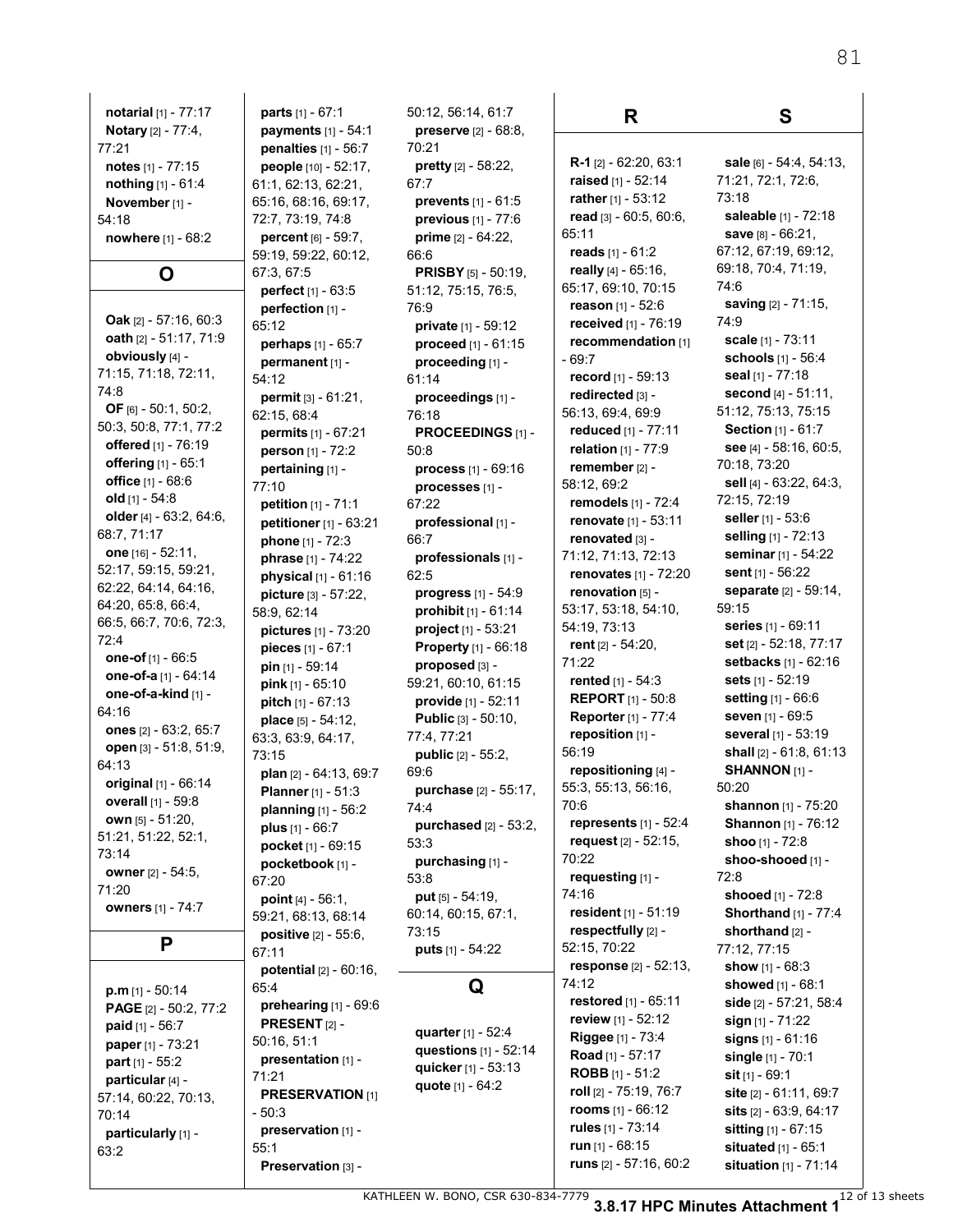| six [2] - 54:6, 57:20           |
|---------------------------------|
|                                 |
| size [7] - 59:3, 60:9,          |
| 60:10, 60:11, 63:4,             |
| 63:11, 68:9                     |
|                                 |
| slowed [1] - 54:9               |
| smaller [3] - 59:22,            |
| 67:3, 67:5                      |
| sold [2] - 54:5, 62:17          |
|                                 |
| someone [3] - 61:19,            |
| 72:4, 72:15                     |
| somewhat [1] -                  |
|                                 |
| 67:11                           |
| sort [3] - 55:7, 55:8,          |
| 66:15                           |
|                                 |
| <b>sought</b> [1] - 53:11       |
| south [2] - 57:21,              |
| 60:4                            |
| <b>southeast</b> [1] - 64:22    |
|                                 |
| spare [1] - 60:6                |
| speaking [2] - 73:1,            |
| 73:8                            |
|                                 |
| <b>spec</b> [4] - 58:19,        |
| 59:5, 59.6, 67:5                |
| spent [1] - 57:4                |
|                                 |
| split [1] - 72:6                |
| splitting [2] - 55:12,          |
| 73:6                            |
|                                 |
| <b>square</b> [28] - 51:21,     |
| 51:22, 52:1, 52:3,              |
| 58:1, 58:3, 58:6, 58:8,         |
| 58:19, 58:20, 58:21,            |
|                                 |
| 59:4, 59:6, 59:9, 60:6,         |
| 60:9, 62:4, 62:7,               |
| 62:15, 63:7, 63:10,             |
|                                 |
| 63:12, 63:14                    |
| squares [1] - 52:2              |
| ss [2] - 50:1, 77:1             |
|                                 |
| <b>start</b> [1] - 65:2         |
| <b>started</b> [2] - 64:10.     |
| 68.1                            |
| <b>STATE</b> [2] - 50:1,        |
|                                 |
| 77:1                            |
| <b>state</b> [2] - 68:9,        |
| 74.21                           |
|                                 |
| State [1] - 77:5                |
| step [2] - 66:20,               |
| 75:21                           |
|                                 |
| <b>stepped</b> [1] - 66:15      |
| <b>still</b> [2] - 55:22, 66:11 |
| <b>stop</b> [1] - 54:11         |
| strategy [1] - 67:13            |
|                                 |
|                                 |
| street [8] - 57:17,             |
|                                 |
| 58:4, 59:8, 60:1,               |
| 60:13, 60:17, 63:8              |
| Street [29] - 50:6,             |
| 51:20, 51:21, 53:2,             |
|                                 |
| 53:9, 53:12, 54:20,             |
| 57:16, 59:11, 60:2,             |
| 60:9, 60:11, 61:4,              |

```
62:14, 64:20, 64:21,
65:9, 65:10, 65:22,
66:1, 71:2, 71:11,
74:18, 75:12, 75:18
 strongly [1] - 71:19
 structure [4] - 59:17,
61:6, 61:11, 61:17
 studied [1] - 64:6
 sub [1] - 64:7
 subcontractors [1] -
53:22
 subdivision [1] -
69:6
 submit [1] - 63:6
 surprised [1] - 66:8
 surveyor [1] - 57:12
 Susan [1] - 55:4
 sworn [2] - 71:6,
77:8
           T
 tax [4] - 55:1, 57:11,
59:15, 68:9
 taxes [1] - 68:17
 tear [2] - 57:7, 61:21
 tearing [1] - 73:5
 testify [1] - 77:9
```
**testimony** [3] - 50:9,

77:7, 77:10 **TESTIMONY** [1] -

**THE** [1] - 50:3 **thereafter** [1] - 77:12 **thinking** [1] - 67:6 **thousand** [1] - 69:20 **three** [3] - 52:13, 62:11, 65:19

**timeless** [1] - 65:11 **timeline** [2] - 52:11,

**together** [3] - 60:15,

**tonight** [3] - 52:6,

**today** [2] - 70:5,

77:16

53:1

70:22

62:18

52:9, 69:1 **took** [1] - 53:18 **tore** [1] - 58:19 **torn** [4] - 58:9, 58:14,

63:2, 71:17 **totally** [2] - 72:17,

**town** [3] - 53:10, 70:21, 74:6 **transcribed** [1] -

**transcript** [1] - 77:14 **tried** [4] - 55:15,

73:5

77:12

```
70:11, 70:12, 70:19
 true [1] - 77:14
 trustees [7] - 55:12,
55:20, 56:12, 56:22,
68:21, 69:8
 truth [2] - 53:13, 77:9
 try [2] - 65:18, 69:12
 trying [3] - 63:22,
68:8, 69:17
 turned [1] - 70:2
 two [10] - 52:2, 52:4,
52:12, 52:19, 57:20,
58:16, 60:14, 66:12,
70:6, 72:3
 typewritten [1] -
77:13
```
# **U**

**unanimous** [1] - 76:15 **under** [1] - 54:2 **underlying** [1] - 59:13 **understood** [1] - 63:17 **unforeseen** [1] - 53:19 **unfortunately** [2] - 54:4, 56:2 **unless** [1] - 72:12 **unlike** [1] - 53:10 **unnecessarily** [1] - 71:18 **unnecessary** [1] - 69:17 **up** [10] - 54:13, 54:20, 55:3, 59:8, 63:3, 63:19, 65:9, 68:19, 71:5, 72:14 **up-to-date** [1] - 72:14 **update** [1] - 65:2 **V vacant** [2] - 53:5,

```
63:18
 vacation [2] - 56:2,
56:7
 value [1] - 68:7
 various [2] - 62:4,
77:7
 verbiage [1] - 64:12
 version [1] - 66:14
 versus [1] - 62:22
 village [5] - 57:6,
61:5, 61:20, 67:17,
```

```
68:4
 VILLAGE [1] - 50:3
 Village [1] - 51:3
 visual [1] - 62:13
 visuals [1] - 52:18
 vote [9] - 51:13,
52:9, 52:15, 70:22,
75:1, 75:19, 75:22,
76:7, 76:14
 votes [1] - 61:20
```
# **W**

**waiving** [1] - 68:4 **walk** [1] - 69:15 **walkout** [1] - 65:4 **wants** [1] - 69:13 **week** [5] - 55:20, 56:6, 56:9, 56:10, 65:9 **WEINBERGER** [4] - 50:20, 74:20, 75:4, 76:13 **WHEREOF** [1] - 77:16 **WHEREUPON** [2] - 51:15, 71:7 **WHICH** [1] - 76:17 **whole** [1] - 72:5 **withdrawn** [1] - 70:9 **witnesses** [2] - 77:8, 77:11 **Woodside** [35] - 51:22, 52:2, 53:4, 53:7, 55:18, 57:15, 57:18, 57:19, 57:21, 58:2, 58:5, 58:7, 58:12, 58:13, 58:15, 58:18, 58:22, 59:3, 59:5, 59:10, 59:11, 59:12, 59:19, 61:3, 62:3, 62:8, 62:10, 62:11, 62:17, 63:7, 64:11, 64:13, 67:2, 73:8 **Woodside/4th** [1] - 71:2 **workshop** [1] - 55:1 **writing** [1] - 77:11

# **Z**

```
ZBA [6] - 56:18,
56:21, 69:5, 69:6,
69:7, 70:9
 zoning [1] - 58:16
 Zook [9] - 55:4,
55:17, 59:20, 69:12,
69:18, 71:11, 71:16,
74:7, 74:9
```
**Y**

**year** [5] - 55:2, 68:20, 68:22, 69:3 **years** [2] - 54:6, 54:8 **YU** [2] - 51:3, 76:1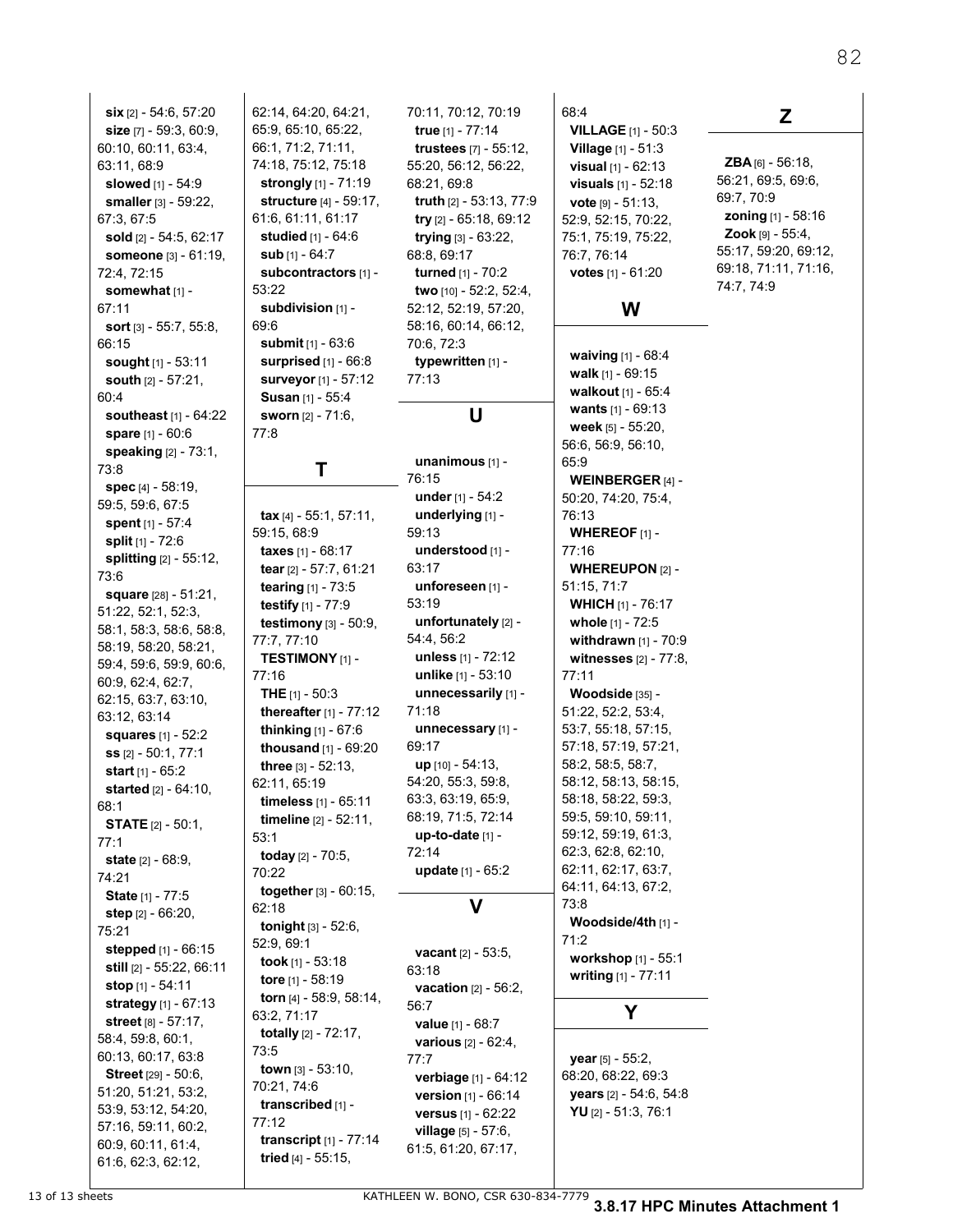STATE OF ILLINOIS ) ) ss: COUNTY OF DU PAGE )

#### BEFORE THE VILLAGE OF HINSDALE HISTORIC PRESERVATION COMMISSION

1

In the Matter of: (1)  $\overline{\phantom{a}}$ Case No. HPC-01-2017 605 South Garfield Street. )

 REPORT OF PROCEEDINGS had and testimony taken at the Certificate of Appropriateness Public Hearing of the above-entitled matter before the Hinsdale Historic Preservation Commission, at 19 East Chicago Avenue, Hinsdale, Illinois, on the 8th day of March 2017, at the hour of 6:00 p.m.

BOARD MEMBERS PRESENT:

MR. JOHN BOHNEN, Chairman; MS. JANICE D'ARCO, Member; MR. JIM PRISBY, Member; MS. SHANNON WEINBERGER, Member.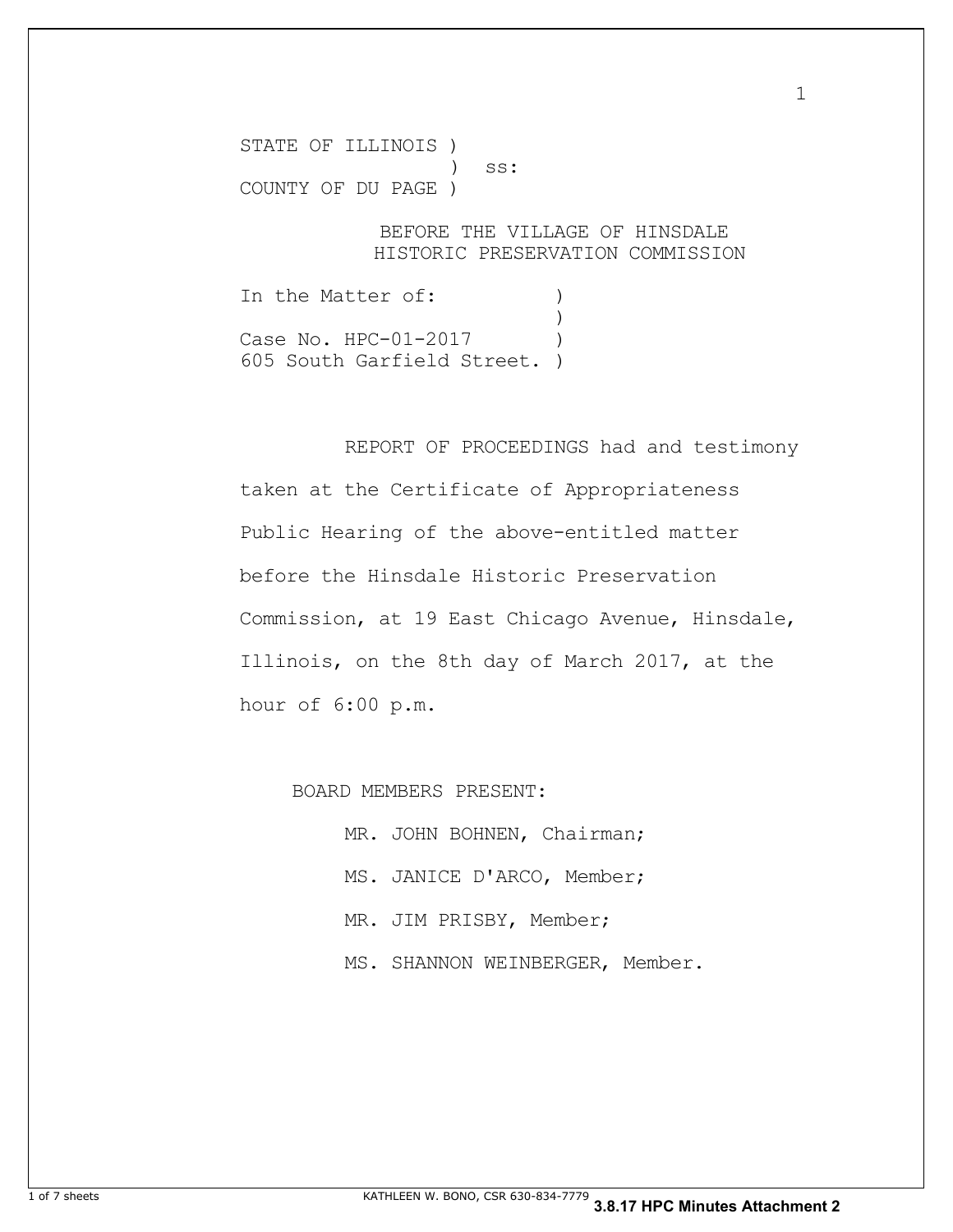|                        | $\overline{2}$                                                                                    |                   | 4                                                 |  |
|------------------------|---------------------------------------------------------------------------------------------------|-------------------|---------------------------------------------------|--|
| 1                      | <b>ALSO PRESENT:</b>                                                                              | 1                 | MR. DOHERTY: Yes.                                 |  |
| 2                      | MR. ROBB McGINNIS, Director of                                                                    | 2                 | CHAIRMAN BOHNEN: Do we have your                  |  |
|                        | Community Development;                                                                            | 3                 | information or a business card?                   |  |
| 3                      |                                                                                                   | 4                 | MR. DOHERTY: If it's not with the                 |  |
|                        | MR. CHAN YU, Village Planner;                                                                     | 5                 | package, I can get it for you right away.         |  |
| 4                      |                                                                                                   | 6                 | MR. PRISBY: Is it the 5800 number?                |  |
| 5                      | MR. JAMES DOHERTY, Project Manager.                                                               | 7                 | MR. DOHERTY: No. That's our office                |  |
|                        |                                                                                                   | 8                 | number. I can give you a card before I leave.     |  |
| 6                      | CHAIRMAN BOHNEN: Next item on the                                                                 | 9                 | CHAIRMAN BOHNEN: That will be great               |  |
| 7                      | agenda we have HPC-01-2017, 605 South Garfield                                                    | 10<br>06:39:16PM  | and we will contact you to go through it.         |  |
| 8                      | Street. That's a request for a Certificate of                                                     | 11                | I might ask, in order to expedite                 |  |
| 9<br>10                | Appropriateness to demolish an existing home and<br>garage in the Robbins Park Historic District. | 12                | our findings, it would be very helpful if you     |  |
| 06:37:10PM<br>11       | Would you please swear the witness                                                                | 13                | folks have any type of elevations and renderings  |  |
| 12                     | in.                                                                                               | 14                | of what you are proposing to build. We are        |  |
| 13                     | (WHEREUPON, Mr. James Doherty                                                                     | 15                | looking at drawings here. I have a front          |  |
| 14                     | was administered the oath.)                                                                       | 16                | elevation.                                        |  |
| 15<br>16               | MR. DOHERTY: Good evening. My name is                                                             | 17                | MR. DOHERTY: There should be --                   |  |
| 17                     | James Doherty. I'm a project manager for Bayit<br>Builders, and we are requesting a permit for    | 18                | MR. PRISBY: A set of construction                 |  |
| 18                     | demolition of 605 South Garfield to build a new                                                   | 19                | documents.                                        |  |
| 19                     | construction home. I wasn't aware I had to make                                                   | 20                |                                                   |  |
| 20<br>06:37:46PM       | a presentation.                                                                                   | 06:39:50PM<br>21  | CHAIRMAN BOHNEN: We didn't get our                |  |
| 21                     | MR. PRISBY: Chan, I did not receive                                                               |                   | packets until quite late. So I haven't had a      |  |
| 22                     | this package until Monday afternoon.                                                              | 22                | chance to go through it.                          |  |
|                        |                                                                                                   |                   |                                                   |  |
|                        | 3                                                                                                 |                   | 5                                                 |  |
| 1                      | MR. YU: I apologize.                                                                              | 1                 | Do you have any type of pictures or               |  |
| 2                      | MR. PRISBY: Typically I like to go                                                                | 2                 | renderings?                                       |  |
| 3                      | through the house and see what the condition of                                                   | 3                 | MR. DOHERTY: Of the existing or the               |  |
| 4                      | the existing house. Usually like to reach out                                                     | 4                 | new?                                              |  |
| 5                      | and if you are the contact, have a chance to                                                      | 5                 | CHAIRMAN BOHNEN: No, the one you are              |  |
| 6                      | walk through. I simply have not had a chance to                                                   | 6                 | proposing to build. Have you built one like it?   |  |
| 7                      | do that, to just get my opinion.                                                                  | 7                 | MR. DOHERTY: No. This is actually                 |  |
| 8                      | I drove past today, so I saw the                                                                  | 8                 | pretty unique to what we have been building so    |  |
| 9                      | outside, saw the landscaping has been cleared                                                     | 9                 | far in Hinsdale. There's a little more detail.    |  |
| 10<br>06:38:26PM       | away and got a good shot of the house, but I                                                      | 06:40:08PM 10     | MS. D'ARCO: It's white and black,                 |  |
| 11                     | would still like to go through it as far as it's                                                  | 11                | right? White and gray, white and black?           |  |
| 12                     | in the historic district. I always want to make                                                   | 12                | CHAIRMAN BOHNEN: So it's a board and              |  |
| 13                     | sure I'm making a smart decision, or at least                                                     | 13                | batten three stories.                             |  |
| 14                     | recommendation, and I would like to see the                                                       | 14                | MR. DOHERTY: Board and batten three               |  |
| 15                     | inside.                                                                                           | 15                | stories, third floor, yes, finished basement.     |  |
| 16                     | MR. DOHERTY: Okay.                                                                                | 16                | CHAIRMAN BOHNEN: And the roof                     |  |
| 17                     | MR. PRISBY: That's at least part one.                                                             | 17                | materials?                                        |  |
| 18                     | MS. D'ARCO: I agree with that.                                                                    | 18                | MR. DOHERTY: Cedar shake roof.                    |  |
| 19                     | CHAIRMAN BOHNEN: I think we all agree.                                                            | 19                | CHAIRMAN BOHNEN: Cedar shake.                     |  |
| 20                     | That's been our procedure is to visit these                                                       | -20<br>06:40:34PM | MR. DOHERTY: It's the board and batten            |  |
| 06:38:46PM<br>21<br>22 | properties and I wonder if -- we will go visit<br>the property. We will contact you to do that?   | 21<br>22          | farmhouse.<br>CHAIRMAN BOHNEN: And your flat roof |  |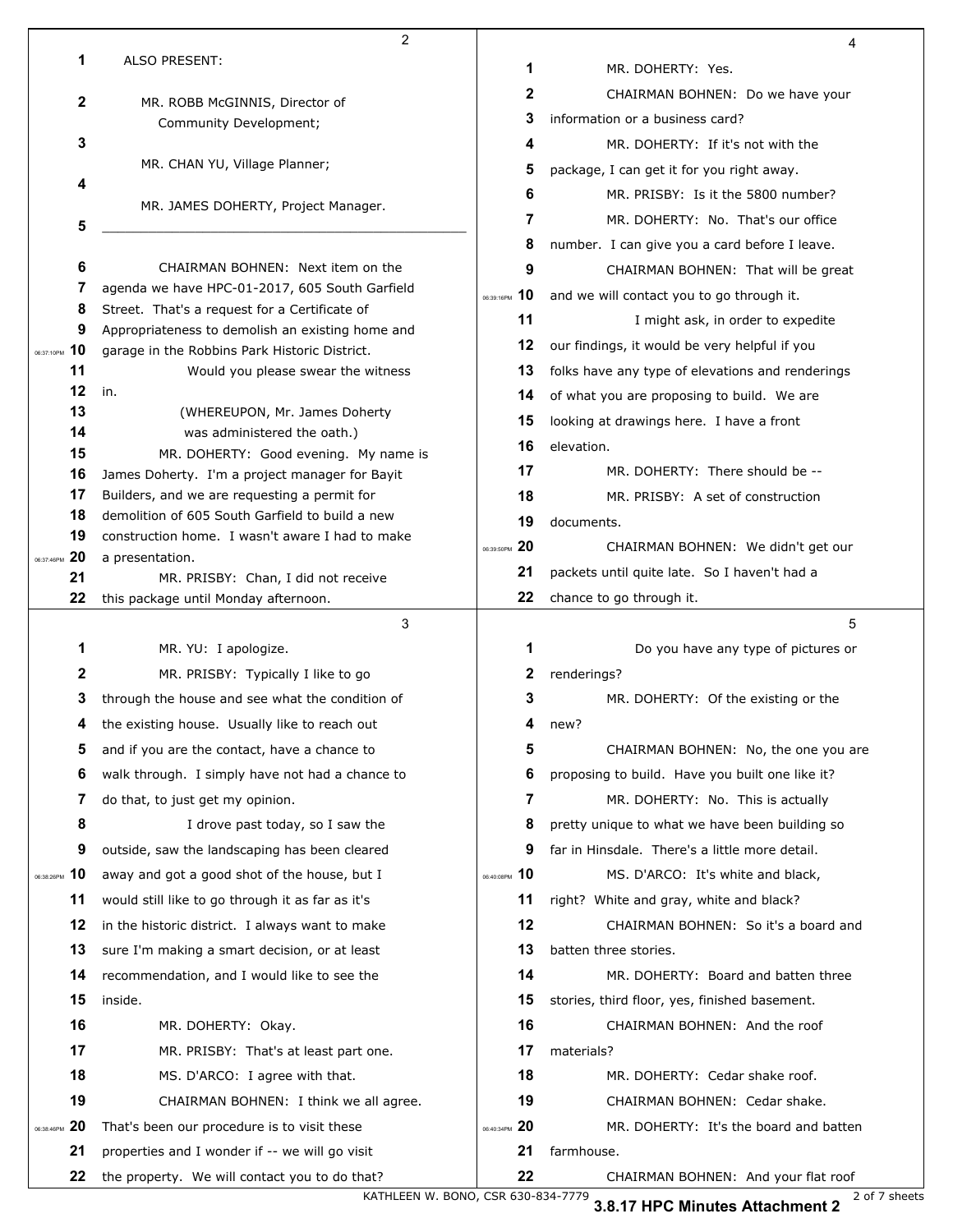|                   | 6                                                |               | 8                                                |
|-------------------|--------------------------------------------------|---------------|--------------------------------------------------|
| 1                 | over your first floor gallery there, what's the  | 1             | asbestos we removed from this house also in the  |
| $\mathbf{2}$      | material?                                        | 2             | basement and on the first floor.                 |
| 3                 | MR. DOHERTY: PAC-CLAD metal.                     |               | MR. PRISBY: How bad was it?                      |
| 4                 | MR. PRISBY: It's a standing seam                 |               | MR. DOHERTY: It wasn't excessive.                |
| 5                 | aluminum.                                        |               | CHAIRMAN BOHNEN: Pipe wrappings?                 |
| 6                 | MR. DOHERTY: Yes.                                |               | MR. DOHERTY: Pipe wrappings, the tile            |
| 7                 | CHAIRMAN BOHNEN: It's aluminum?                  |               | in the floors.                                   |
| 8                 | MR. PRISBY: It's an aluminum product.            |               | CHAIRMAN BOHNEN: Tile, asbestos tile.            |
| 9                 | CHAIRMAN BOHNEN: And it's a colored              | 9             | And your name again, please.                     |
| 10<br>06:40:56PM  | process?                                         | 06:42:32PM 10 | MR. DOHERTY: James Doherty.                      |
| 11                | MR. PRISBY: Yes, some kind of colored            | 11            | CHAIRMAN BOHNEN: Okay. We are going              |
| 12                | roof, black or bronze. That's why I think color  | 12            | to discuss tonight about having more frequent    |
| 13                | is going to be important.                        | 13            | meetings because the work is piling up.          |
| 14                | CHAIRMAN BOHNEN: Yes. And the color              | 14            | MR. DOHERTY: Okay.                               |
| 15                | is integrated into the material?                 | 15            | CHAIRMAN BOHNEN: And so we will                  |
| 16                | MR. PRISBY: Yes. It won't change                 | 16            | expeditiously go see this house and let you know |
| 17                | color.                                           | 17            | when we can convene again so that you can give   |
| 18                | CHAIRMAN BOHNEN: It won't change,                | 18            | us your final versions and we can give you our   |
| 19                | okay. PAC-CLAD?                                  | 19            | thoughts and give you our findings. So we will   |
| -20<br>06:41:14PM | MR. PRISBY: Yes, PAC-CLAD it's a brand           | 06:43:06PM 20 | try and do this as quickly as we can. Thank      |
| 21                | for the most part. You see it a lot              |               | you.                                             |
| 22                | commercially any time you see a standing seam    | 22            | MS. D'ARCO: Do you have a buyer                  |
|                   |                                                  |               |                                                  |
|                   | 7                                                |               | 9                                                |
| 1                 | aluminum roof. I can't think of a good example   | 1.            | already for the home?                            |
| $\mathbf{2}$      | around here. I know there's some out there.      | 2             | MR. DOHERTY: We do not. As of right              |
| 3                 | MR. DOHERTY: Yes. If I had known                 | 3             | now, we are building a spec. It's not even       |
|                   | there was a presentation, I could have gotten a  |               | advertised as new construction as of yet until   |
| 5                 | few addresses some that are already in town that | 5             | we get permits to move forward.                  |
| 6                 | are very, very similar to what we are doing.     | 6             | MR. PRISBY: I'd really like to get a             |
| 7                 | CHAIRMAN BOHNEN: So if you had to                | 7             | better image in my head of what this is going to |
| 8                 | characterize this style of this house.           | 8             | look like. I can picture the structure but it's  |
| 9                 | MR. DOHERTY: Farmhouse.                          | 9             | the colors and the materials.                    |
| 06:41:36PM 10     | CHAIRMAN BOHNEN: Farmhouse?                      | 06:43:32PM 10 | MR. DOHERTY: I'm not sure of the                 |
| 11                | MR. DOHERTY: Yes.                                | 11            | address. Hickory Street, Hickory and Monroe,     |
| 12                | MS. D'ARCO: You have some on Quincy,             | 12            | are you familiar with that corner?               |
| 13                | on Clay.                                         | 13            | MR. PRISBY: Very.                                |
| 14                | MR. DOHERTY: Yes. Exactly.                       | 14            | MR. DOHERTY: It's going to be very               |
| 15                | MR. PRISBY: By the way, John, it is so           | 15            | similar to that home only larger.                |
| 16                | nice to get color photos that I can actually see | 16            | CHAIRMAN BOHNEN: Hickory and                     |
| 17                | that aren't a gray smudge.                       | 17            | Washington?                                      |
| 18                | MR. YU: They are originals too.                  | 18            | MR. DOHERTY: Monroe.                             |
| 19                | CHAIRMAN BOHNEN: They actually                   | 19            | MR. PRISBY: Which corner, southeast?             |
| 06:42:04PM 20     | represent what's there.                          | 06:43:48PM 20 | MR. DOHERTY: Southeast, yes.                     |
| 21                | MR. YU: Yes. They went to Walgreens.             | 21            | MR. PRISBY: White home black windows?            |

3 of 7 sheets KATHLEEN W. BONO, CSR 630-834-7779

**3.8.17 HPC Minutes Attachment 2**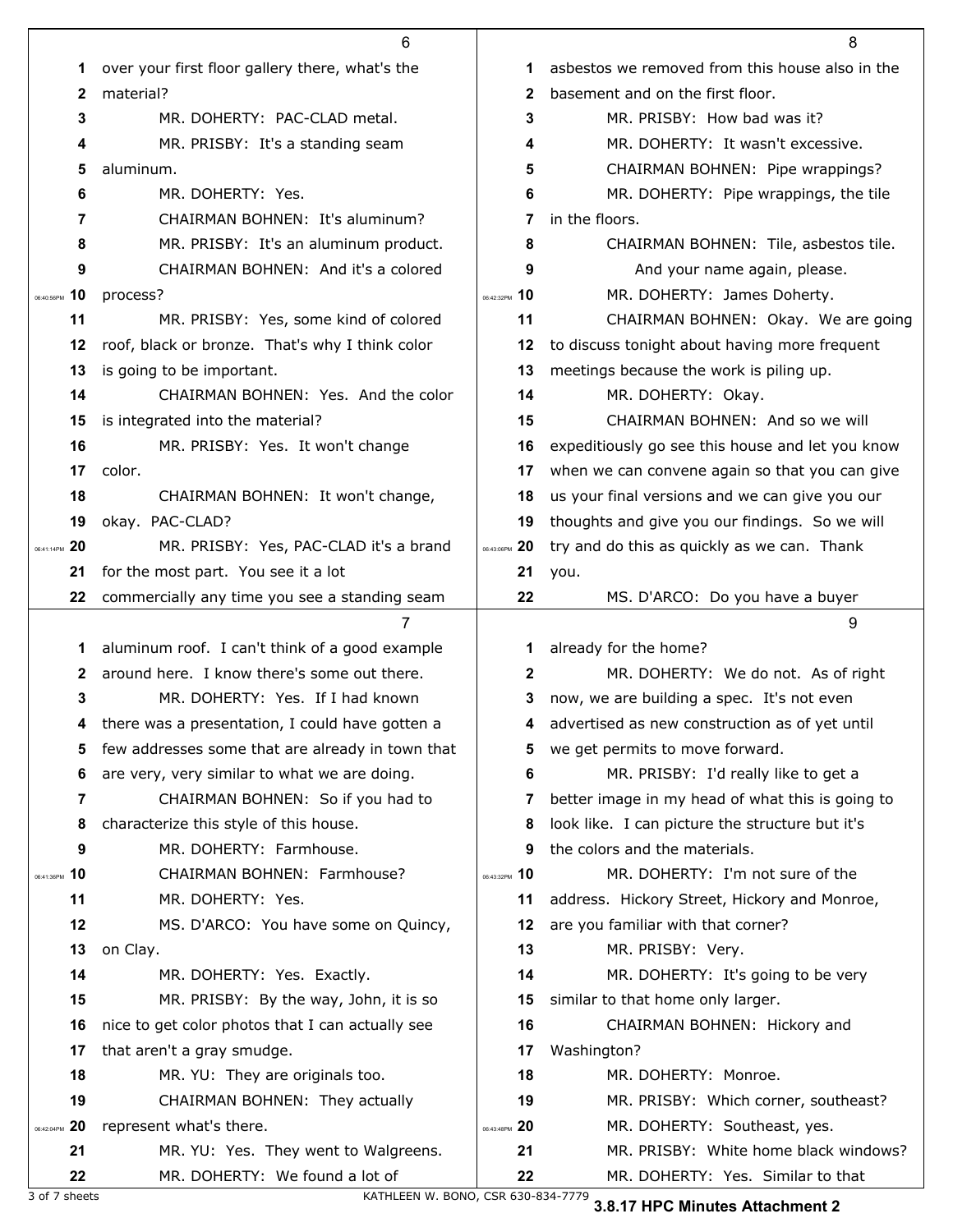|                  | 10                                              |          | 12                                                                                              |
|------------------|-------------------------------------------------|----------|-------------------------------------------------------------------------------------------------|
| 1                | larger. So that's probably the best way to      | 1.       | STATE OF ILLINOIS)                                                                              |
| 2                | describe it.                                    |          | ) SS:                                                                                           |
| 3                | CHAIRMAN BOHNEN: Okay. Thank you very           | 2        | COUNTY OF DU PAGE )                                                                             |
| 4                | much, James. We appreciate you appearing before | 3        | I, KATHLEEN W. BONO, Certified                                                                  |
| 5                | us.                                             | 4        | Shorthand Reporter, Notary Public in and for the                                                |
| 6                | MR. DOHERTY: I have to grab a couple            | 5        | County DuPage, State of Illinois, do hereby                                                     |
| 7                | of business cards.                              | 6        | certify that previous to the commencement of the                                                |
| 8                | MR. McGINNIS: Gentlemen, I can email            | 7        | examination and testimony of the various                                                        |
| 9                | you his contact information in the morning.     | 8<br>9   | witnesses herein, they were duly sworn by me to<br>testify the truth in relation to the matters |
| 10<br>06:44:14PM | CHAIRMAN BOHNEN: Fine. Okay.                    | 10       | pertaining hereto; that the testimony given by                                                  |
| 11               | Is our signage going to be done at              | 11       | said witnesses was reduced to writing by means                                                  |
| 12               | the public hearing, Robb?                       | 12       | of shorthand and thereafter transcribed into                                                    |
| 13               | MR. McGINNIS: I'm sorry, Chairman?              | 13       | typewritten form; and that the foregoing is a                                                   |
| 14               | CHAIRMAN BOHNEN: The matter of the              | 14<br>15 | true, correct and complete transcript of my<br>shorthand notes so taken aforesaid.              |
| 15               | sign, is that going to be in the -- is that     | 16       | IN TESTIMONY WHEREOF I have                                                                     |
| 16               | going to be a public hearing also?              | 17       | hereunto set my hand and affixed my notarial                                                    |
| 17               | MR. YU: No, that's a public meeting.            | 18       | seal this 15th day of March, A.D. 2017.                                                         |
| 18               | CHAIRMAN BOHNEN: That's a meeting.              | 19       |                                                                                                 |
| 19               | MR. YU: Yes. But if you wouldn't mind           | 20       |                                                                                                 |
| 06:44:56PM 20    | formally continuing the case H-01-2017 for the  | 21       | KATHLEEN W. BONO,<br>C.S.R. No. 84-1423,                                                        |
| 21               | next.                                           |          | Notary Public, DuPage County                                                                    |
| 22               | CHAIRMAN BOHNEN: We will do the 20 E.           | 22       |                                                                                                 |
|                  | 11                                              |          |                                                                                                 |
| 1                | Maple; is that correct, the sign? And that's a  |          |                                                                                                 |
| 2                | public hearing.                                 |          |                                                                                                 |
| 3                | MR. McGINNIS: That's a public meeting.          |          |                                                                                                 |
| 4                | But if you would just ask for a motion and a    |          |                                                                                                 |
| 5                | second to continue the last case.               |          |                                                                                                 |
| 6                | CHAIRMAN BOHNEN: Oh, I'm very sorry.            |          |                                                                                                 |
| 7                | Can I have a motion to continue the             |          |                                                                                                 |
| 8                | last case HPC-01-2017, 605 South Garfield until |          |                                                                                                 |
| 9                | our next meeting.                               |          |                                                                                                 |
| 06:45:20PM 10    | MR. PRISBY: Motion to continue.                 |          |                                                                                                 |
| 11               | CHAIRMAN BOHNEN: Second, please?                |          |                                                                                                 |
| 12               | MS. D'ARCO: Second.                             |          |                                                                                                 |
| 13               | CHAIRMAN BOHNEN: All in favor, aye.             |          |                                                                                                 |
| 14               | (All aye.)                                      |          |                                                                                                 |
| 15               | Motion is carried.                              |          |                                                                                                 |
| 16               | (WHEREUPON, said Public                         |          |                                                                                                 |
| 17               | Hearing was continued to a                      |          |                                                                                                 |
| 18               | date to be determined.)                         |          |                                                                                                 |
| 19               |                                                 |          |                                                                                                 |
| 20               |                                                 |          |                                                                                                 |
| 21               |                                                 |          |                                                                                                 |
| 22               |                                                 |          |                                                                                                 |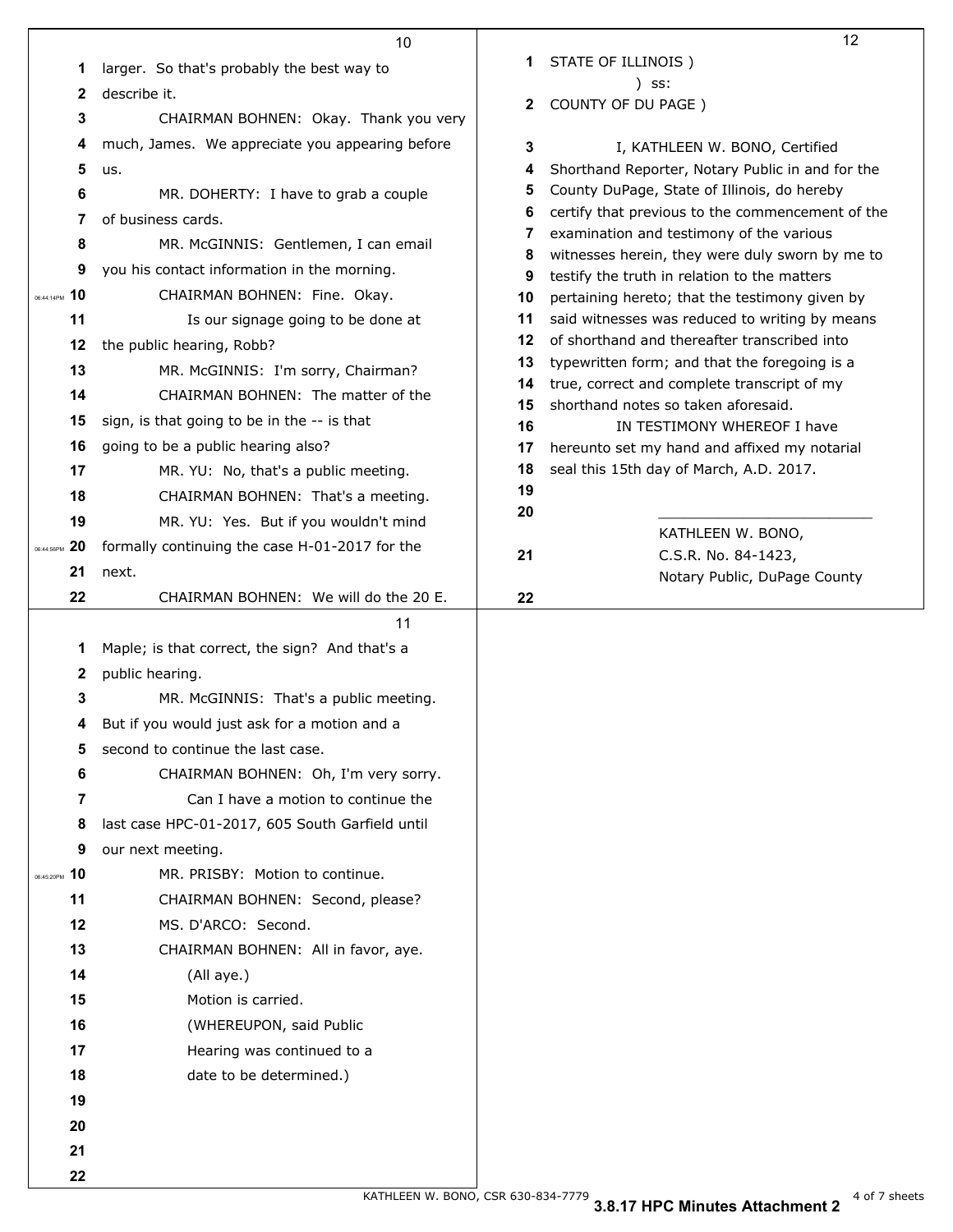| 1                             | B                                | 5:19, 5:22, 6:7, 6:9,<br>6:14, 6:18, 7:7, 7:10, | 11:12<br>date $[1] - 11:18$              | farmhouse [3] -<br>5:21, 7:9, 7:10 |
|-------------------------------|----------------------------------|-------------------------------------------------|------------------------------------------|------------------------------------|
|                               |                                  | 7:19, 8:5, 8:8, 8:11,                           | <b>decision</b> $[1] - 3.13$             | favor $[1] - 11.13$                |
| 15th [1] - 12:18              | <b>bad</b> $[1] - 8.3$           | 8:15, 9.16, 10.3,                               | demolish $[1] - 2:9$                     | few $[1] - 7:5$                    |
| $19$ [1] - 1:12               | <b>basement</b> $[2] - 5:15$ ,   | 10:10, 10:14, 10:18,                            | demolition $[1]$ - 2:18                  | final $[1] - 8.18$                 |
|                               | 8:2                              | 10:22, 11:6, 11:11,                             | describe [1] - 10:2                      | <b>findings</b> $[2] - 4:12$ ,     |
| $\overline{2}$                | <b>batten</b> $[3] - 5:13$ ,     | 11:13                                           | detail [1] - 5:9                         | 8:19                               |
|                               | 5:14, 5:20                       | <b>CHAN</b> [1] - 2:3                           | determined [1] -                         | <b>fine</b> $[1] - 10:10$          |
|                               | <b>Bayit</b> $[1] - 2:16$        | chan $[1] - 2:21$                               | 11:18                                    | finished $[1] - 5.15$              |
| $20$ [1] - 10:22              | <b>BEFORE</b> [1] - 1:3          | chance [3] - 3.5, 3.6,                          | Development [1] -                        | <b>first</b> $[2] - 6.1, 8.2$      |
| 2017 [2] - 1:13, 12:18        | <b>best</b> $[1] - 10.1$         | 4:22                                            | 2:2                                      | flat $[1] - 5.22$                  |
|                               | <b>better</b> $[1] - 9:7$        | change [2] - 6:16.                              | <b>Director</b> $[1] - 2:2$              | floor $[3] - 5.15, 6.1$ ,          |
| 5                             | <b>black</b> $[4] - 5.10, 5.11,$ | 6:18                                            | discuss $[1] - 8:12$                     | 8:2                                |
|                               | 6:12, 9:21                       | characterize [1] - 7:8                          | <b>district</b> $[1] - 3:12$             | <b>floors</b> $[1] - 8:7$          |
| 5800 $[1] - 4.6$              | <b>BOARD</b> [1] - 1:16          | Chicago [1] - 1:12                              | <b>District</b> $[1] - 2:10$             | <b>folks</b> $[1] - 4:13$          |
|                               | <b>board</b> $[3] - 5:12$ ,      | <b>CLAD</b> [3] $-6.3$ , 6:19,                  | documents $[1] - 4:19$                   | foregoing [1] - 12:13              |
| 6                             | 5:14, 5:20                       | 6:20                                            | <b>DOHERTY</b> [30] - 2:4,               | form $[1] - 12:13$                 |
|                               | <b>BOHNEN</b> [31] - 1:17,       | Clay $[1]$ - 7:13                               | 2:15, 3:16, 4:1, 4:4,                    | formally [1] - 10:20               |
|                               | 2:6, 3:19, 4:2, 4:9,             | cleared $[1] - 3.9$                             | 4.7, 4.17, 5.3, 5.7,                     | <b>forward</b> $[1] - 9.5$         |
| $605$ [4] - 1:6, 2:7,         | 4:20, 5:5, 5:12, 5:16,           | color [4] - 6:12, 6:14,                         | 5:14, 5:18, 5:20, 6:3,                   | frequent $[1] - 8:12$              |
| 2:18, 11:8                    | 5:19, 5:22, 6:7, 6:9,            | 6:17, 7:16                                      | 6.6, 7.3, 7.9, 7.11,                     | front $[1] - 4.15$                 |
| $6:00$ [1] - 1:14             | 6:14, 6:18, 7:7, 7:10,           | colored [2] - 6:9,                              | 7:14, 7:22, 8:4, 8:6,                    |                                    |
|                               | 7:19, 8:5, 8:8, 8:11,            | 6:11                                            | 8:10, 8:14, 9:2, 9:10,                   | G                                  |
| 8                             | 8:15, 9:16, 10:3,                | colors [1] - 9:9                                | 9:14, 9:18, 9:20, 9:22,                  |                                    |
|                               | 10:10, 10:14, 10:18,             | commencement [1]                                | 10:6                                     |                                    |
| 84-1423 [1] - 12:21           | 10:22, 11:6, 11:11,              | $-12:6$                                         | Doherty [3] - 2:13,                      | gallery [1] - 6:1                  |
| 8th [1] - 1:13                | 11:13                            | commercially [1] -                              | 2.16, 8.10                               | garage [1] - 2:10                  |
|                               | <b>BONO</b> $[2] - 12:3$         | 6:22                                            | done $[1] - 10:11$                       | <b>Garfield</b> [4] - 1:6,         |
| A                             | 12:20                            | <b>COMMISSION [1] -</b>                         | drawings [1] - 4:15                      | 2:7, 2:18, 11:8                    |
|                               | <b>brand</b> $[1] - 6:20$        | 1:3                                             | drove $[1] - 3.8$                        | gentlemen [1] - 10:8               |
|                               | <b>bronze</b> $[1] - 6:12$       | Commission [1] -                                | DU $[2] - 1:2, 12:2$                     | given [1] - 12:10                  |
| <b>A.D</b> $[1]$ - 12:18      | <b>build</b> $[3] - 2.18, 4.14,$ | 1:12                                            | duly [1] - 12:8                          | grab [1] - 10:6                    |
| above-entitled [1] -          | 5:6                              | Community $[1] - 2:2$                           | DuPage [2] - 12:5,                       | gray [2] - 5:11, 7:17              |
| 1:10                          | <b>Builders</b> [1] - 2:17       | complete [1] - 12:14                            | 12:21                                    | great [1] - 4:9                    |
| address [1] - 9:11            | <b>building</b> [2] - 5:8, 9:3   | condition $[1] - 3:3$                           |                                          |                                    |
| addresses [1] - 7:5           | <b>built</b> $[1] - 5.6$         | construction [3] -                              | E                                        | Н                                  |
| administered [1] -            | <b>business</b> $[2] - 4:3$ ,    | 2:19, 4:18, 9:4                                 |                                          |                                    |
| 2.14                          | 10:7                             | <b>contact</b> $[4] - 3.5$ ,                    | East $[1] - 1:12$                        | H-01-2017 [1] - 10:20              |
| advertised $[1] - 9.4$        | buyer [1] - 8:22                 | 3:22, 4:10, 10:9                                | elevation [1] - 4:16                     | <b>hand</b> $[1] - 12.17$          |
| affixed [1] - 12:17           |                                  | continue $[3] - 11.5$ ,                         | elevations $[1] - 4:13$                  | head $[1] - 9:7$                   |
| aforesaid [1] - 12:15         | C                                | 11:7, 11:10                                     | email [1] - 10:8                         | Hearing [2] - 1:10,                |
| <b>afternoon</b> [1] - 2:22   |                                  | continued [1] - 11:17                           | entitled [1] - 1:10                      | 11:17                              |
| agenda [1] - 2:7              | $C.S.R$ [1] - 12:21              | continuing [1] -                                | evening [1] - 2:15                       | hearing [3] - 10:12,               |
| agree [2] - 3:18, 3:19        | card $[2] - 4:3, 4:8$            | 10:20                                           | exactly [1] - 7:14                       | 10:16, 11:2                        |
| <b>ALSO</b> [1] - 2:1         | cards [1] - 10:7                 | <b>convene</b> [1] - 8:17                       | examination [1] -                        | helpful [1] - 4:12                 |
| <b>aluminum</b> $[4] - 6.5$ , | carried [1] - 11:15              | corner [2] - 9:12,                              | 12:7                                     | hereby [1] - 12:5                  |
| 6.7, 6.8, 7.1                 | Case [1] - 1:5                   | 9:19                                            |                                          | <b>herein</b> $[1] - 12.8$         |
| <b>apologize</b> $[1] - 3:1$  | case [3] - 10:20,                | correct $[2] - 11:1$ ,                          | example [1] - 7:1<br>excessive [1] - 8:4 | <b>hereto</b> $[1] - 12:10$        |
| appearing $[1] - 10.4$        | 11:5, 11:8                       | 12:14                                           | <b>existing</b> $[3] - 2:9$ ,            | <b>hereunto</b> [1] - 12:17        |
| appreciate [1] - 10:4         | cedar [2] - 5:18, 5:19           | <b>COUNTY</b> [2] - 1:2,                        | 3:4, 5:3                                 | <b>Hickory</b> [2] - 9:11          |
| Appropriateness [2]           | Certificate [2] - 1:9,           | 12:2                                            | expedite [1] - 4:11                      | hickory [1] - 9:16                 |
| $-1.9, 2.9$                   | 2:8                              | <b>County</b> [2] - 12:5,                       | expeditiously [1] -                      | <b>HINSDALE</b> $[1] - 1:3$        |
| <b>asbestos</b> $[2] - 8.1$ , | <b>Certified</b> $[1] - 12:3$    | 12:21                                           | 8:16                                     | <b>Hinsdale</b> $[3] - 1:11$ ,     |
| 8:8                           | certify [1] - 12:6               | couple [1] - 10:6                               |                                          | 1:12, 5:9                          |
| <b>Avenue</b> [1] - 1:12      | Chairman [2] - 1:17,             |                                                 | F                                        | <b>historic</b> $[1] - 3.12$       |
| aware [1] - 2:19              | 10:13                            | D                                               |                                          | <b>HISTORIC</b> $[1] - 1:3$        |
| aye [2] - 11:13, 11:14        | CHAIRMAN [30] -                  |                                                 |                                          | <b>Historic</b> $[2] - 1.11$ ,     |
|                               | 2:6, 3:19, 4:2, 4:9,             | <b>D'ARCO</b> [6] - 1:18,                       | <b>familiar</b> $[1] - 9.12$             | 2:10                               |
|                               | 4:20, 5:5, 5:12, 5:16,           | 3:18, 5:10, 7:12, 8:22,                         | <b>far</b> $[2] - 3:11, 5:9$             | home $[5] - 2.9, 2.19,$            |

5 of 7 sheets KATHLEEN W. BONO, CSR 630-834-7779 **3.8.17 HPC Minutes Attachment 2**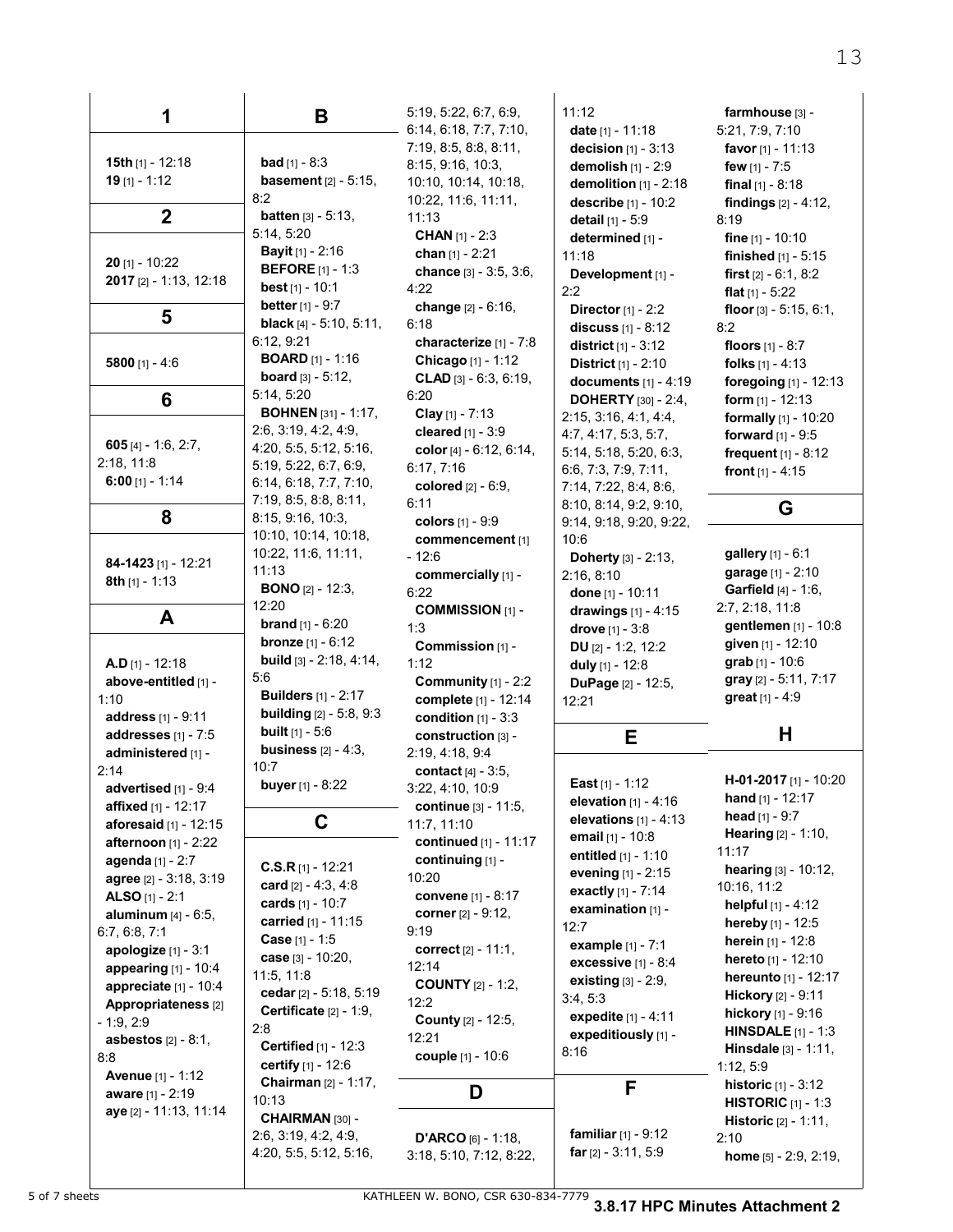| 9.1, 9.15, 9.21                  | 12:18                           | 12:21                       | PROCEEDINGS [1] -             | shorthand [2] -                 |
|----------------------------------|---------------------------------|-----------------------------|-------------------------------|---------------------------------|
| hour $[1] - 1:14$                | material $[2] - 6:2$ ,          | notes $[1] - 12:15$         | 1:8                           | 12:12, 12:15                    |
| house $[6] - 3.3, 3.4,$          | 6:15                            | number [2] - 4:6, 4:8       | <b>process</b> $[1] - 6:10$   | shot $[1] - 3:10$               |
| 3:10, 7:8, 8:1, 8:16             |                                 |                             | product $[1] - 6.8$           |                                 |
|                                  | <b>materials</b> $[2] - 5:17$ , |                             |                               | sign [2] - 10:15, 11:1          |
| HPC-01-2017 [3] -                | 9.9                             | O                           | <b>Project</b> $[1] - 2.4$    | signage [1] - 10:11             |
| 1:5, 2:7, 11:8                   | <b>Matter</b> [1] - 1:4         |                             | <b>project</b> $[1] - 2:16$   | <b>similar</b> $[3] - 7:6$ ,    |
|                                  | <b>matter</b> $[2] - 1:10$ ,    | oath $[1] - 2.14$           | properties $[1]$ - 3:21       | 9:15, 9:22                      |
| ı                                | 10:14                           | OF $[6] - 1:1, 1:2, 1:3,$   | property $[1] - 3:22$         | simply [1] - 3:6                |
|                                  | matters [1] - 12:9              |                             | proposing $[2] - 4:14$ ,      | smart $[1] - 3:13$              |
|                                  | <b>McGINNIS</b> $[4] - 2:2$ ,   | 1:8, 12:1, 12:2             | 5.6                           | smudge [1] - 7:17               |
| <b>ILLINOIS</b> $[2] - 1:1$ ,    | 10:8, 10:13, 11:3               | <b>office</b> [1] - 4:7     | <b>public</b> $[5] - 10:12$ , | sorry $[2] - 10:13$ ,           |
| 12:1                             | means [1] - 12:11               | one [3] - 3.17, 5.5,        | 10:16, 10:17, 11:2,           | 11:6                            |
| <b>Illinois</b> $[2] - 1:13$ ,   | meeting [4] - 10:17,            | 5:6                         | 11:3                          | <b>South</b> [4] - 1:6, 2:7,    |
| 12:5                             | 10:18, 11:3, 11:9               | <b>opinion</b> $[1] - 3:7$  | <b>Public</b> [4] - 1:10,     | 2:18, 11:8                      |
| image [1] - 9.7                  | <b>meetings</b> $[1] - 8.13$    | order $[1] - 4:11$          |                               |                                 |
| important $[1]$ - $6:13$         |                                 | originals $[1] - 7.18$      | 11:16, 12:4, 12:21            | <b>southeast</b> $[2] - 9:19$ , |
| $IN$ [1] - 12:16                 | Member [3] - 1:18,              | outside [1] - 3:9           |                               | 9:20                            |
| <b>information</b> $[2] - 4:3$ , | 1:19, 1:20                      |                             | Q                             | <b>spec</b> $[1] - 9:3$         |
| 10:9                             | <b>MEMBERS</b> [1] - 1:16       | P                           |                               | ss [2] - 1:1, 12:1              |
|                                  | <b>metal</b> $[1] - 6:3$        |                             |                               | standing $[2] - 6.4$ ,          |
| <b>inside</b> $[1] - 3.15$       | $might[1] - 4:11$               |                             | quickly [1] - 8:20            | 6.22                            |
| integrated [1] - 6:15            | mind $[1]$ - 10:19              | $p.m$ [1] - 1:14            | Quincy [1] - 7:12             | State [1] - 12:5                |
| <b>item</b> $[1] - 2.6$          | Monday [1] - 2:22               | PAC [3] - 6:3, 6:19,        | quite [1] - 4:21              | <b>STATE</b> [2] - 1.1, 12:1    |
|                                  | <b>Monroe</b> [1] - 9.11        | 6:20                        |                               | still $[1] - 3.11$              |
| J                                | monroe [1] - 9:18               |                             | R                             | <b>stories</b> $[2] - 5:13$ ,   |
|                                  | morning [1] - 10:9              | <b>PAC-CLAD</b> [3] - 6:3,  |                               | 5:15                            |
|                                  |                                 | 6:19, 6:20                  |                               |                                 |
| <b>JAMES</b> [1] - 2:4           | most $[1] - 6:21$               | package [2] - 2:22,         | <b>reach</b> $[1] - 3:4$      | <b>Street</b> $[3] - 1.6, 2.8$  |
| <b>James</b> $[4] - 2.13$ ,      | <b>motion</b> $[4] - 11.4$ ,    | 4:5                         | really $[1] - 9.6$            | 9:11                            |
| 2.16, 8.10, 10.4                 | 11:7, 11:10, 11:15              | packets [1] - 4:21          | receive [1] - 2:21            | structure $[1] - 9.8$           |
| <b>JANICE</b> [1] - 1:18         | move $[1] - 9:5$                | PAGE [2] - 1:2, 12:2        | recommendation [1]            | <b>style</b> [1] - 7:8          |
| JIM $[1] - 1:19$                 | MR [59] - 1:17, 1:19,           | <b>Park</b> [1] - $2:10$    | $-3:14$                       | swear [1] - 2:11                |
| <b>John</b> $[1] - 7:15$         | 2:2, 2:3, 2:4, 2:15,            | part [2] - 3:17, 6:21       | reduced [1] - 12:11           | <b>sworn</b> [1] - 12:8         |
| <b>JOHN</b> [1] - 1:17           | 2:21, 3:1, 3:2, 3:16,           | $past_{[1]} - 3.8$          | relation $[1] - 12.9$         |                                 |
|                                  | 3:17, 4:1, 4:4, 4:6,            | <b>permit</b> $[1] - 2:17$  | removed [1] - 8:1             | Τ                               |
| Κ                                | 4:7, 4:17, 4:18, 5:3,           | <b>permits</b> $[1] - 9.5$  | renderings [2] -              |                                 |
|                                  | 5:7, 5:14, 5:18, 5:20,          |                             |                               |                                 |
|                                  | 6:3, 6:4, 6:6, 6:8,             | pertaining [1] -            | 4:13, 5:2                     | testify $[1]$ - 12:9            |
| KATHLEEN [2] -                   | 6:11, 6:16, 6:20, 7:3,          | 12:10                       | <b>REPORT</b> $[1] - 1.8$     | testimony $[3] - 1.8$ ,         |
| 12:3, 12:20                      | 7:9, 7:11, 7:14, 7:15,          | photos [1] - 7:16           | Reporter [1] - 12:4           | 12:7, 12:10                     |
| <b>kind</b> $[1] - 6.11$         | 7:18, 7:21, 7:22, 8:3,          | picture [1] - 9:8           | represent [1] - 7:20          | <b>TESTIMONY</b> [1] -          |
| known [1] - 7:3                  | 8:4, 8:6, 8:10, 8:14,           | <b>pictures</b> $[1] - 5.1$ | request $[1] - 2.8$           | 12:16                           |
|                                  |                                 | <b>piling</b> $[1] - 8.13$  | requesting $[1]$ - 2:17       | <b>THE</b> $[1] - 1:3$          |
|                                  | 9:2, 9:6, 9:10, 9:13,           | pipe [2] - 8:5, 8:6         | Robb [1] - 10:12              | <b>thereafter</b> $[1] - 12:12$ |
| L                                | 9:14, 9:18, 9:19, 9:20,         | <b>Planner</b> $[1] - 2:3$  | <b>ROBB</b> $[1] - 2:2$       |                                 |
|                                  | 9:21, 9:22, 10:6, 10:8,         | <b>PRESENT</b> [2] - 1:16,  | <b>Robbins</b> [1] - 2:10     | third $[1] - 5.15$              |
|                                  | 10:13, 10:17, 10:19,            | 2:1                         | roof $[5] - 5.16, 5.18$       | <b>thoughts</b> $[1] - 8:19$    |
| landscaping [1] - 3:9            | 11:3, 11:10                     | presentation [2] -          | 5:22, 6:12, 7:1               | three [2] - 5:13, 5:14          |
| larger [2] - 9:15, 10:1          | MS [7] - 1:18, 1:20,            |                             |                               | tile $[3] - 8.6, 8.8$           |
| <b>last</b> $[2] - 11.5, 11.8$   | 3:18, 5:10, 7:12, 8:22,         | 2:20, 7:4                   |                               | today $[1] - 3.8$               |
| <b>late</b> $[1] - 4:21$         | 11:12                           | <b>PRESERVATION [1]</b>     | S                             | <b>tonight</b> $[1] - 8:12$     |
| least $[2] - 3.13, 3.17$         |                                 | $-1:3$                      |                               | <b>town</b> $[1] - 7.5$         |
| <b>leave</b> $[1] - 4:8$         | N                               | Preservation [1] -          |                               | transcribed [1] -               |
| <b>look</b> $[1] - 9.8$          |                                 | 1:11                        | saw [2] - 3:8, 3:9            | 12:12                           |
| looking [1] - 4:15               |                                 | <b>pretty</b> $[1] - 5.8$   | seal [1] - 12:18              |                                 |
|                                  | name $[2] - 2:15, 8:9$          | previous [1] - 12.6         | seam $[2] - 6.4, 6.22$        | <b>transcript</b> $[1] - 12:14$ |
| M                                | new [3] - 2:18, 5:4,            | <b>PRISBY</b> [18] - 1:19,  | second [3] - 11:5,            | true [1] - 12:14                |
|                                  | 9.4                             | 2:21, 3:2, 3:17, 4:6,       | 11:11, 11:12                  | truth $[1] - 12.9$              |
|                                  | $next[3] - 2:6, 10:21,$         | 4:18, 6:4, 6:8, 6:11,       | see $[6] - 3.3, 3.14,$        | try $[1] - 8.20$                |
| <b>Manager</b> [1] - 2:4         | 11:9                            | 6:16, 6:20, 7:15, 8:3,      | 6:21, 6:22, 7:16, 8:16        | type [2] - 4:13, 5:1            |
| <b>manager</b> $[1] - 2:16$      |                                 |                             | <b>set</b> [2] - 4:18, 12:17  | typewritten [1] -               |
| Maple [1] - 11:1                 | $nice_{[1]} - 7:16$             | 9:6, 9:13, 9:19, 9:21,      | shake [2] - 5:18, 5:19        | 12:13                           |
|                                  | notarial [1] - 12:17            | 11:10                       | <b>SHANNON</b> [1] - 1:20     | typically $[1]$ - 3:2           |
| <b>March</b> $[2] - 1.13$ ,      | <b>Notary</b> $[2] - 12:4$ ,    | procedure $[1] - 3:20$      | <b>Shorthand</b> [1] - 12:4   |                                 |
|                                  |                                 |                             |                               |                                 |